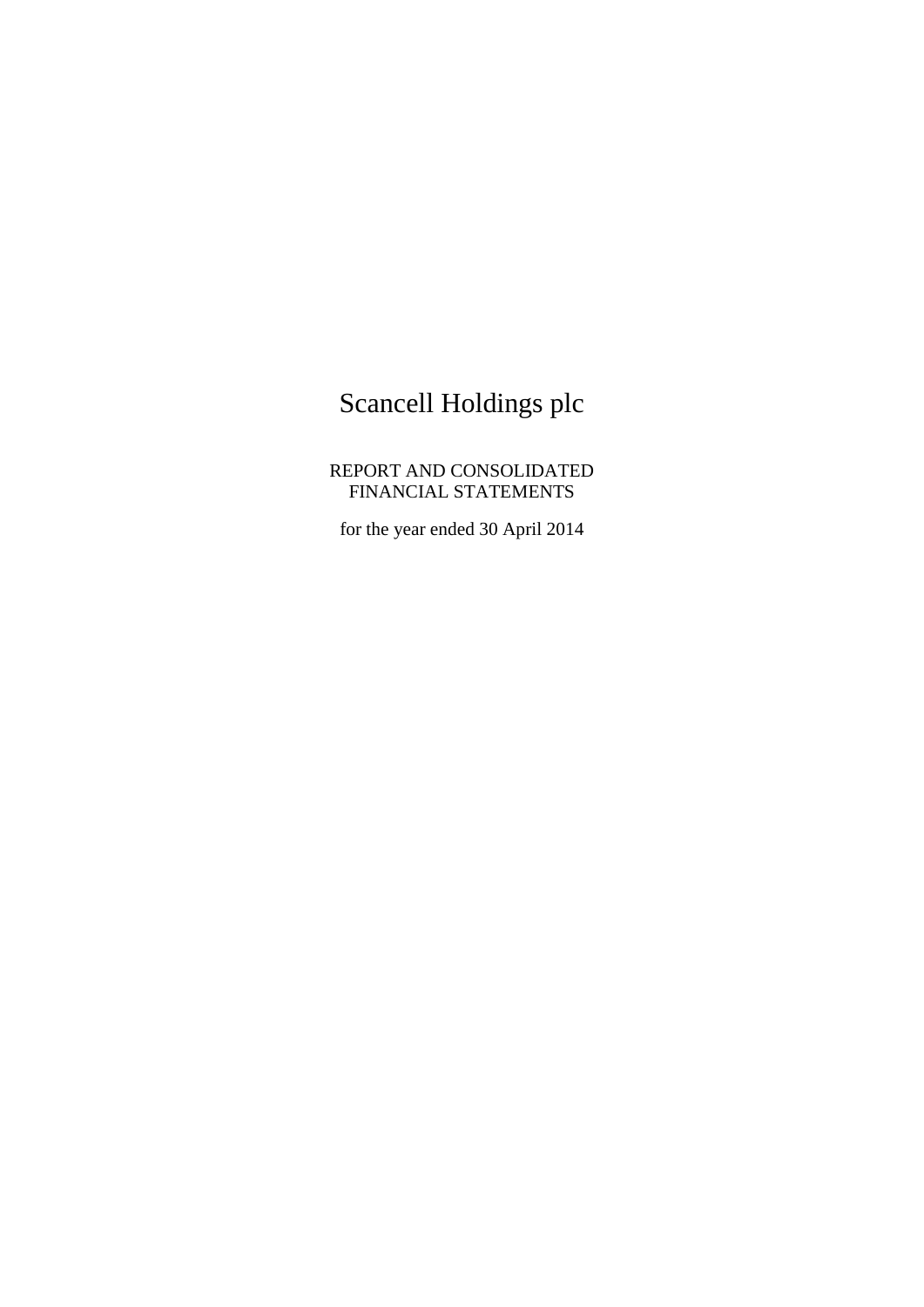# Scancell Holdings plc COMPANY INFORMATION

\_\_\_\_\_\_\_\_\_\_\_\_\_\_\_\_\_\_\_\_\_\_\_\_\_\_\_\_\_\_\_\_\_\_\_\_\_\_\_\_\_\_\_\_\_\_\_\_\_\_\_\_\_\_\_\_\_\_\_\_\_\_\_

## DIRECTORS

Professor L Durrant Dr M G W Frohn Dr R M Goodfellow Mr D E Evans Ms K Cornish-Bowden Dr SE Adams

#### SECRETARY

Laytons Secretarial Services

#### REGISTERED OFFICE

2 More London Riverside London SE1 2AP

## PRINCIPAL PLACE OF BUSINESS

Department of Clinical Oncology City Hospital Hucknall Road Nottingham NG5 1PB

#### REGISTERED NUMBER

06564638 (England and Wales)

#### AUDITOR

Champion Accountants LLP  $2<sup>nd</sup>$  Floor Refuge House 33-37 Watergate Row Chester CH1 2LE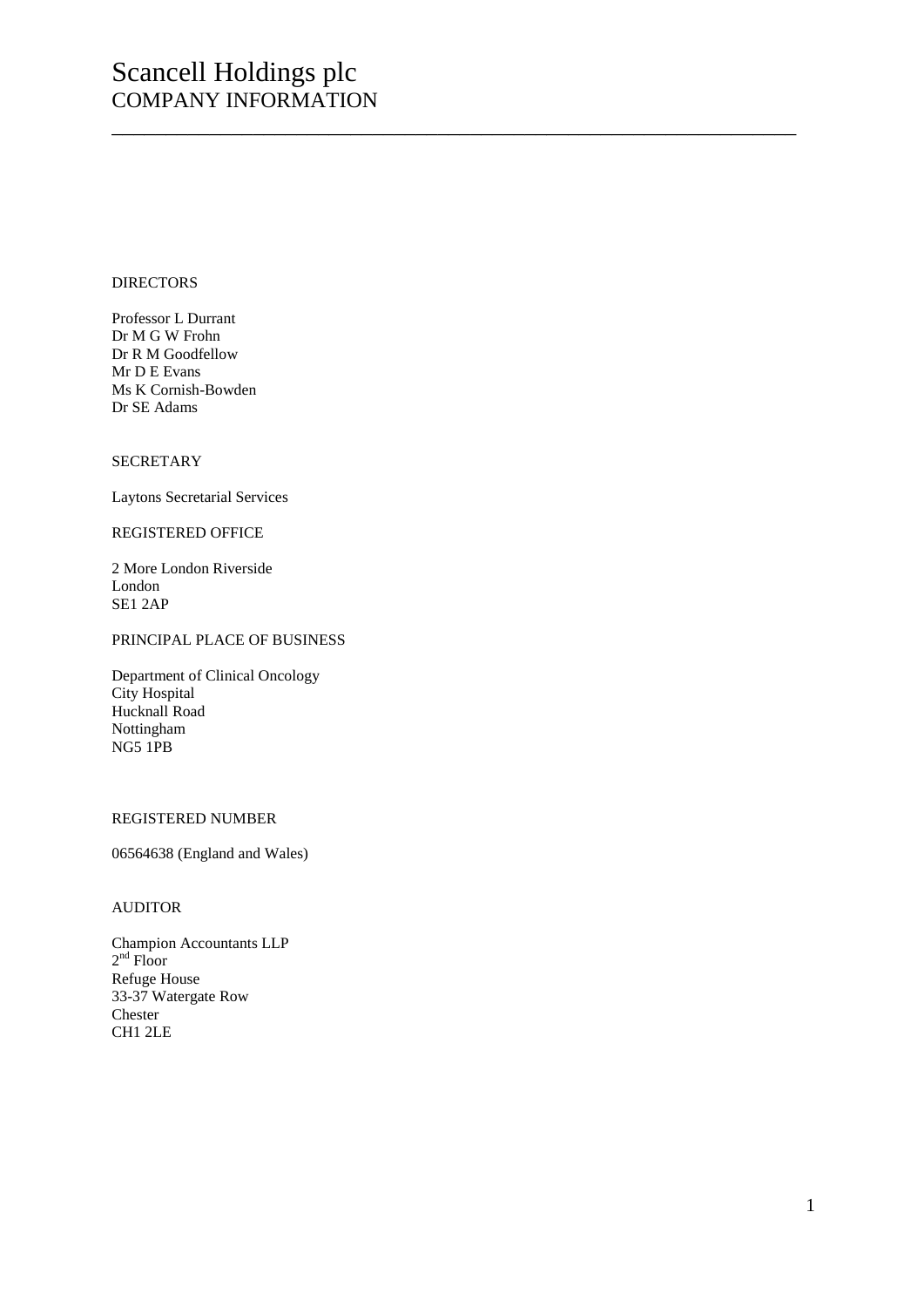# Scancell Holdings plc CHAIRMAN'S STATEMENT

I am pleased to report on the Company's results for the year ended 30th April 2014.

In August 2013 the Company raised £6.1m (net proceeds) in additional investment through a placing and open offer of shares. These funds have enabled the Company to commence work on the pre-clinical development of the first Moditope® cancer immunotherapy product and provided working capital to complete the ongoing SCIB1 clinical trial in patients with melanoma using the higher 8mg dose.

\_\_\_\_\_\_\_\_\_\_\_\_\_\_\_\_\_\_\_\_\_\_\_\_\_\_\_\_\_\_\_\_\_\_\_\_\_\_\_\_\_\_\_\_\_\_\_\_\_\_\_\_\_\_\_\_\_\_\_\_\_\_\_

Since the year-end, further results from the clinical trials of our SCIB1 vaccine have been published and as positive and consistent data continue to emerge from this study, our confidence grows that SCIB1 will play an important role in the management of melanoma. Furthermore, the latest animal data showing the powerful synergy between SCIB1 and checkpoint inhibition strongly supports the hypothesis that combining these two therapeutic approaches will be even more effective in the treatment of late stage disease than when either treatment is used alone.

#### **Financial**

#### *Profit and Loss*

The Group has made a loss for the year of £2,222,954 (2013: loss: £1,901,944).

The increase in development costs in the year reflects the additional costs incurred in commencement of preclinical studies on Moditope®.

The increase in administrative expenses is due to the additional patent costs arising in the year.

#### *Balance Sheet*

At the end of the year the Group cash balances amounted to £5,566,234 (2013: £1,491,320). This increase in cash is attributable to the placing and open offer earlier in the year.

The Group's net assets at 30th April 2014 amounted to £9,077,264 (2013: £5,092,145).

#### **The ImmunoBody® Technology Platform**

Scancell's mission is to develop novel therapeutics that fight cancer by spurring the body's immune system. This is a form of treatment that many cancer specialists believe may hold the key to keeping a patient permanently disease-free. Unlike traditional therapies that attack cancer directly, immunotherapy uses the body's own internal defences to ward off the disease, with the ultimate hope of building up long-term resistance to the cancer.

Scancell's ImmunoBody® vaccines generate potent killer T-cells that target and eliminate tumours. Each ImmunoBody<sup>®</sup> vaccine can be designed to target a particular cancer in a highly specific manner, offering the potential for enhanced efficacy and safety compared with more conventional approaches.

#### **SCIB1 melanoma vaccine**

At the American Society of Clinical Oncology (ASCO) Annual Meeting in June 2014, Scancell announced further encouraging results from its on-going Phase 1/2 clinical trial in patients with Stage III/IV melanoma treated with the SCIB1 ImmunoBody $\mathcal{R}$ . The Phase 1/2 trial is an open label, non-randomised study to determine the safety and tolerability of four dose levels (0.4mg, 2mg, 4mg and 8mg) of SCIB1 administered intramuscularly using the Ichor TriGrid™ electroporation device. Whilst the primary objective of the study is to assess safety and tolerability, the secondary objectives are to evaluate cellular immune responses and to assess any tumour response.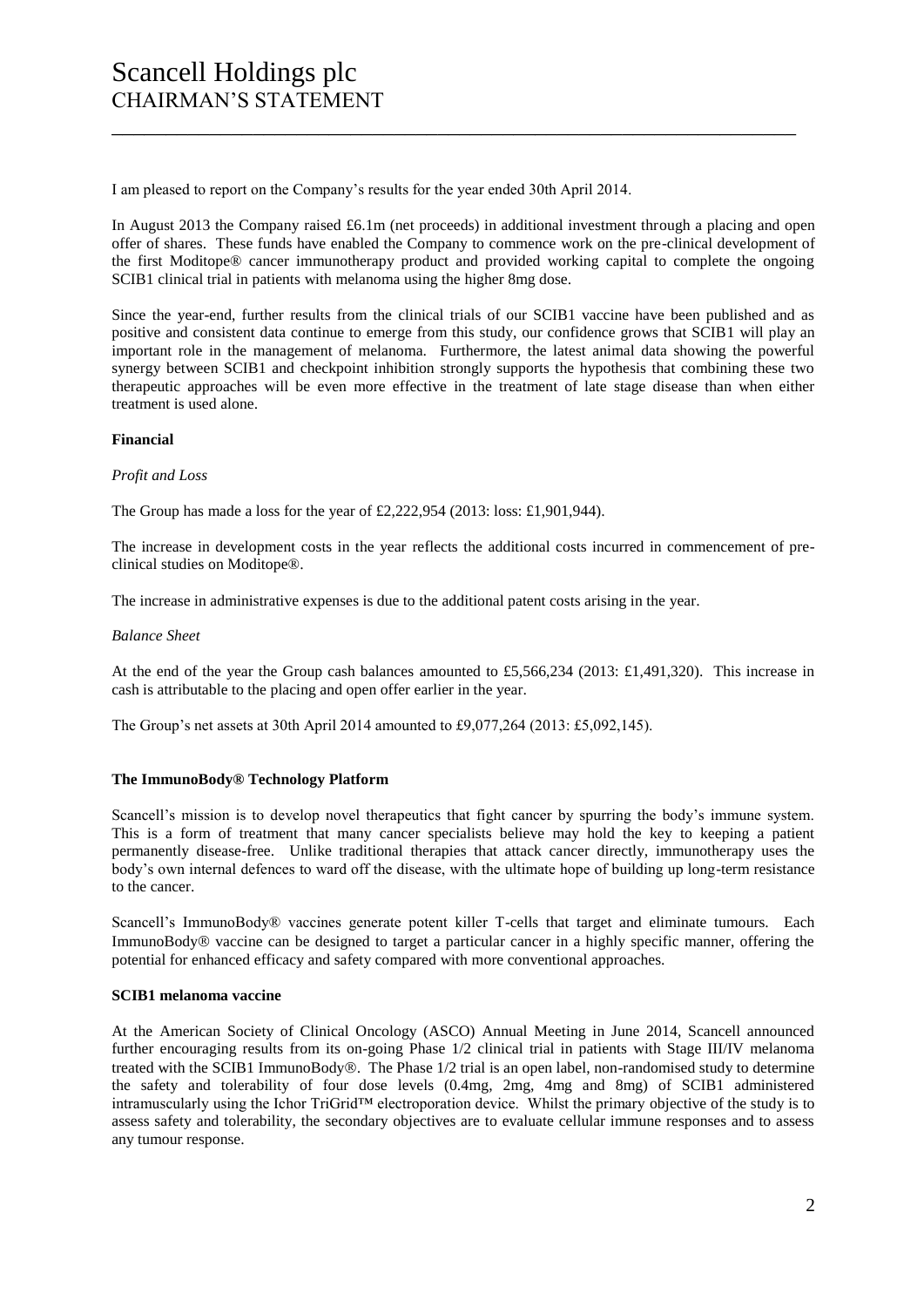# Scancell Holdings plc CHAIRMAN'S STATEMENT

This interim analysis showed that 24 of 28 (86%) of patients developed melanoma-specific immune responses and that the treatment was very well tolerated with no grade 4/5 toxicities observed.

\_\_\_\_\_\_\_\_\_\_\_\_\_\_\_\_\_\_\_\_\_\_\_\_\_\_\_\_\_\_\_\_\_\_\_\_\_\_\_\_\_\_\_\_\_\_\_\_\_\_\_\_\_\_\_\_\_\_\_\_\_\_\_

Of particular note was the reduction in the number and size of multiple lung metastases in two patients (one at the 4mg and one at the 8mg dose).

Although this was an open study, the patient survival times were unexpected and highly encouraging. Since the trial commenced in 2010, only two of the 25 patients receiving at least three doses of 2-8mg of SCIB1 had died during the course of the study. Part 1 patients receiving  $2mg/4mg$  doses of SCIB1 had 1-year and 2-year survival rates of 100% and 67%, respectively; none of the five patients receiving 8mg doses of SCIB1 had died.

In Part 2, all 14 patients (with resected tumours) were still alive 16-24 months after study entry (median 21 months) and only three patients had disease progression.

The Company is continuing to recruit additional patients into the extended 8mg dose cohort.

Six patients are currently on long-term treatment with SCIB1.

Whilst this is a Phase  $1/2$  clinical study and patient numbers are relatively small, there is consistent evidence emerging from this trial that Scancell's SCIB1 ImmunoBody® therapy can produce a reduction in tumour load as well as inducing a powerful immune response in late-stage melanoma patients. When taken together with the apparent delay in disease progression and increasingly extended survival data, these results are highly encouraging and clearly warrant the continued development of SCIB1 ImmunoBody® as an important new therapeutic approach for the treatment of this disease.

#### **SCIB2 vaccine**

Our SCIB2 ImmunoBody® vaccine targets tumours expressing the NY-ESO-1 antigen. NY-ESO-1 is expressed by 18% of non-small cell lung cancer patients and by 39% of prostate and 35% of bladder cancer patients. Preclinical data is available to support the clinical development of SCIB2 either alone or in combination with a checkpoint inhibitor.

#### *ImmunoBody® Patents awarded*

In December 2013, a patent for Scancell's DNA ImmunoBody® platform technology was granted in Japan. Following year-end, a further patent covering the DNA ImmunoBody® platform technology was also granted in the United States. These follow the grant of counterparts in Australia and China.

The patents add to Scancell's growing body of intellectual property for its ImmunoBody® platform and are key to the protection of the Company's pipeline of ImmunoBody® vaccines

#### **The Moditope® Technology Platform**

Last year, the Company announced the development of a new platform technology, Moditope®, which stimulates the production of killer CD4 T-cells with powerful anti-tumour activity without toxicity. CD4 responses to cancer associated antigens have been notoriously difficult to generate whether presented as peptides, proteins or DNA, yet are vital for effective anti-tumour immunity. Scancell has identified a series of modified epitopes that overcome this limitation**.** 

The discovery of the highly innovative Moditope® platform opens up a new approach to the development of cancer immunotherapy treatments. Whilst currently at an early stage, we believe that the potential of this novel immunotherapy platform could be considerable. Some the best targets for Moditope® are thought to be the cytoskeletal proteins; one such protein is vimentin, which is the major cytoskeletal protein found in mesenchymal cells. We will identify a lead product (Modi-1) directed against this protein target and any cancer overexpressing vimentin could be of potential therapeutic interest including lung, breast, ovarian and endometrial cancers.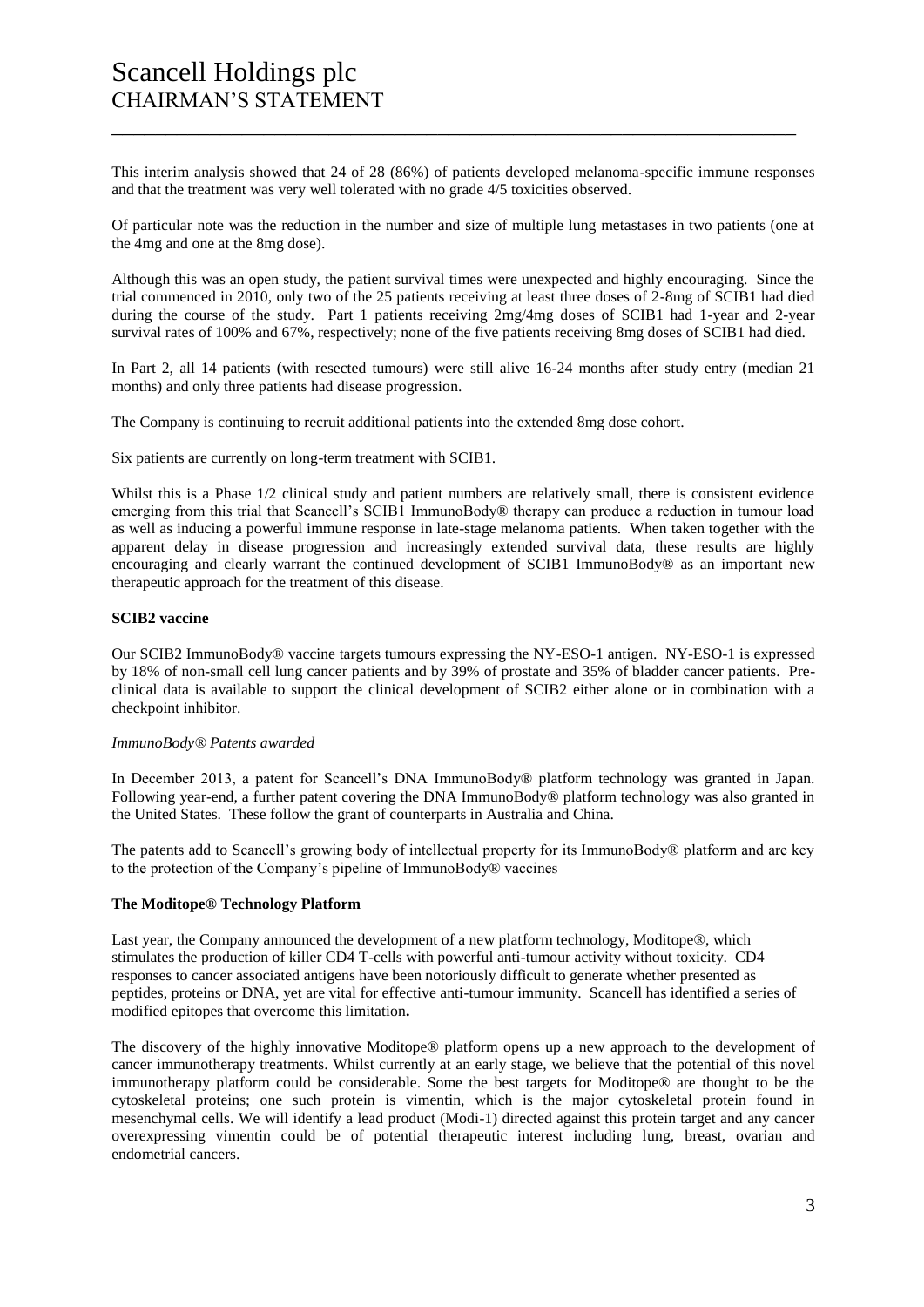#### *Moditope® Patent published*

In February 2014, the Company announced the publication of the patent application underpinning the Company's Moditope® platform. The patent application describes how the Moditope® immunotherapy platform harnesses CD4 positive T-cells to eradicate tumours and overcome self-tolerance, with no requirement for checkpoint blockade. When granted, this patent will protect the platform to at least 2033.

\_\_\_\_\_\_\_\_\_\_\_\_\_\_\_\_\_\_\_\_\_\_\_\_\_\_\_\_\_\_\_\_\_\_\_\_\_\_\_\_\_\_\_\_\_\_\_\_\_\_\_\_\_\_\_\_\_\_\_\_\_\_\_

### **Share Capital – Placing and Open Offer**

On 1st August 2013, the shareholders of the Company approved resolutions for; (i) the placing of 20,000,000 ordinary 0.1p shares at a price of 22.5p and (ii) an open offer to qualifying shareholders, who had not taken part in the placing, to subscribe for 8,888,888 ordinary 0.1p shares at a price of 22.5p. Following the approval of these resolutions the Company raised £6.1m, net of costs.

#### **Ichor**

Scancell signed an agreement with Ichor in July 2009 for the supply and use of the TriGrid™ device for Scancell's pre-clinical and clinical studies with SCIB1 and gives Scancell an option ('The Option') to licence TriGrid™ for commercial use on payment of certain undisclosed milestones and royalties. The Option could be exercised at any time up to July 2014. In return, Ichor was granted share options to subscribe for Scancell shares at a subscription price of 4.5p as follows: on regulatory approval to start clinical trials in the UK, 1,592,310 share options ('Tranche 1'); on starting the first Phase II clinical trial, 3,184,620 share options ('Tranche 2'); and on completing the first Phase II clinical trial, 3,184,620 share options ('Tranche 3'). Tranches 1 and 2 have already vested.

During the year, Scancell announced that it had been granted an extension of its Option to commercialise Ichor's proprietary TriGrid™ electroporation delivery system with SCIB1. Under the terms of the extension, Scancell's Option, which had been due to expire in July 2014, will be extended until July 2016. In exchange, Scancell agreed in November 2013 to waive the two year lock in period following the exercise of Tranche 1 share options (over 1,592,310 shares) that Ichor exercised.

#### **Regulatory**

In February 2014, the United States Food and Drug Administration ('FDA') granted orphan drug designation to Scancell's SCIB1 ImmunoBody® for the treatment of metastatic melanoma. Orphan drug status in the United States qualifies the development of SCIB1 for a 50% tax credit for clinical trials, a waiver of the prescription drug user fee for the drug approval procedure and a period of seven years of market exclusivity following drug approval by the FDA. During the orphan market exclusivity period, the FDA cannot approve a NDA (new drug application) or a generic drug application for the same product including the principal molecular structure features of the drug and for the same rare disease indication. This status together with our patent portfolio provides further protection for SCIB1 in our key US market.

#### **Board of Directors**

Mr Peter Allen stepped down as a Non-Executive Director on 9th May, 2014 and the Board would like to thank Peter for his work during his time on the Board. I am pleased to announce the appointment of Dr Sally Adams to the Board as Development Director from 1st May, 2014. Sally has already been working closely with the Scancell team for several years and will play an important role in the development of our ImmunoBody® and Moditope® platforms.

#### **Staff**

The Board recognises that the progress made over the year would not have been possible without the dedication and determination of all our staff and, on behalf of the Directors I offer our warmest thanks to them.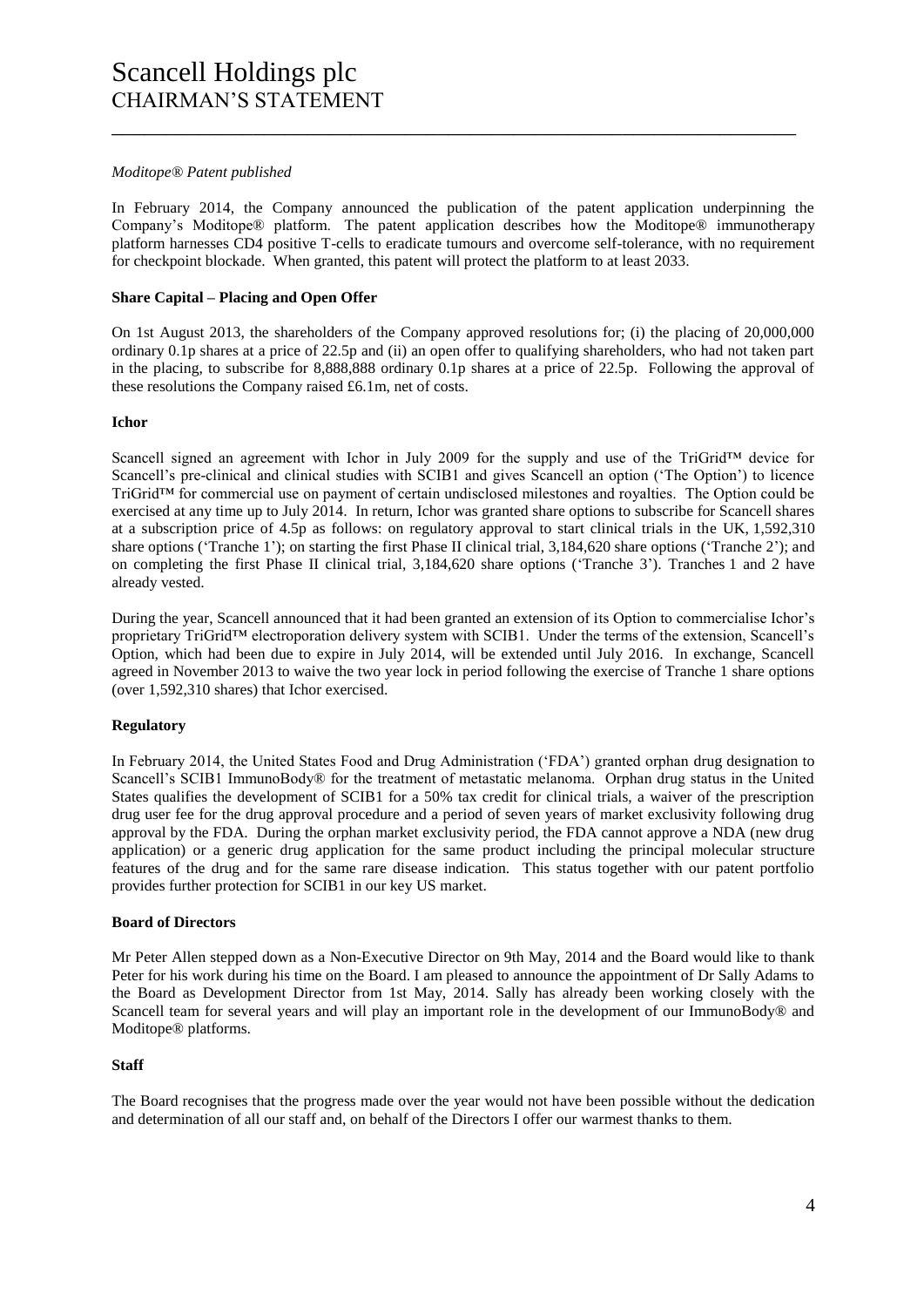# Scancell Holdings plc CHAIRMAN'S STATEMENT

### **Outlook**

Whilst recognising the relatively early stage of the SCIB1 clinical trial, the most recent results announced at ASCO in June 2014 confirm the strength and frequency of immune response in late stage melanoma patients. The destruction of lung metastases and the apparent prolongation of survival further adds to the evidence that SCIB1 has the potential to extend lives without the burden of serious side effects. The rationale for combining SCIB1 and PD-1 blockade, confirmed in recent animal studies, is also compelling.

\_\_\_\_\_\_\_\_\_\_\_\_\_\_\_\_\_\_\_\_\_\_\_\_\_\_\_\_\_\_\_\_\_\_\_\_\_\_\_\_\_\_\_\_\_\_\_\_\_\_\_\_\_\_\_\_\_\_\_\_\_\_\_

Our ongoing Moditope® research continues to be productive as we continue to prepare Modi-1, our lead vaccine from this platform, for clinical trials which are on schedule to start in 2016.

Cancer immunotherapy has recently become one of the most exciting areas of pharmaceutical research and development. Scancell now has two innovative technology platforms in this emerging field, both of which are expected to be of substantial interest to the increasing number of pharmaceutical companies establishing R&D programmes in the area. The Board remains dedicated to realising value for our shareholders as we continue to build upon the excellent data garnered to date.

David Evans Chairman

 $3<sup>rd</sup>$  September, 2014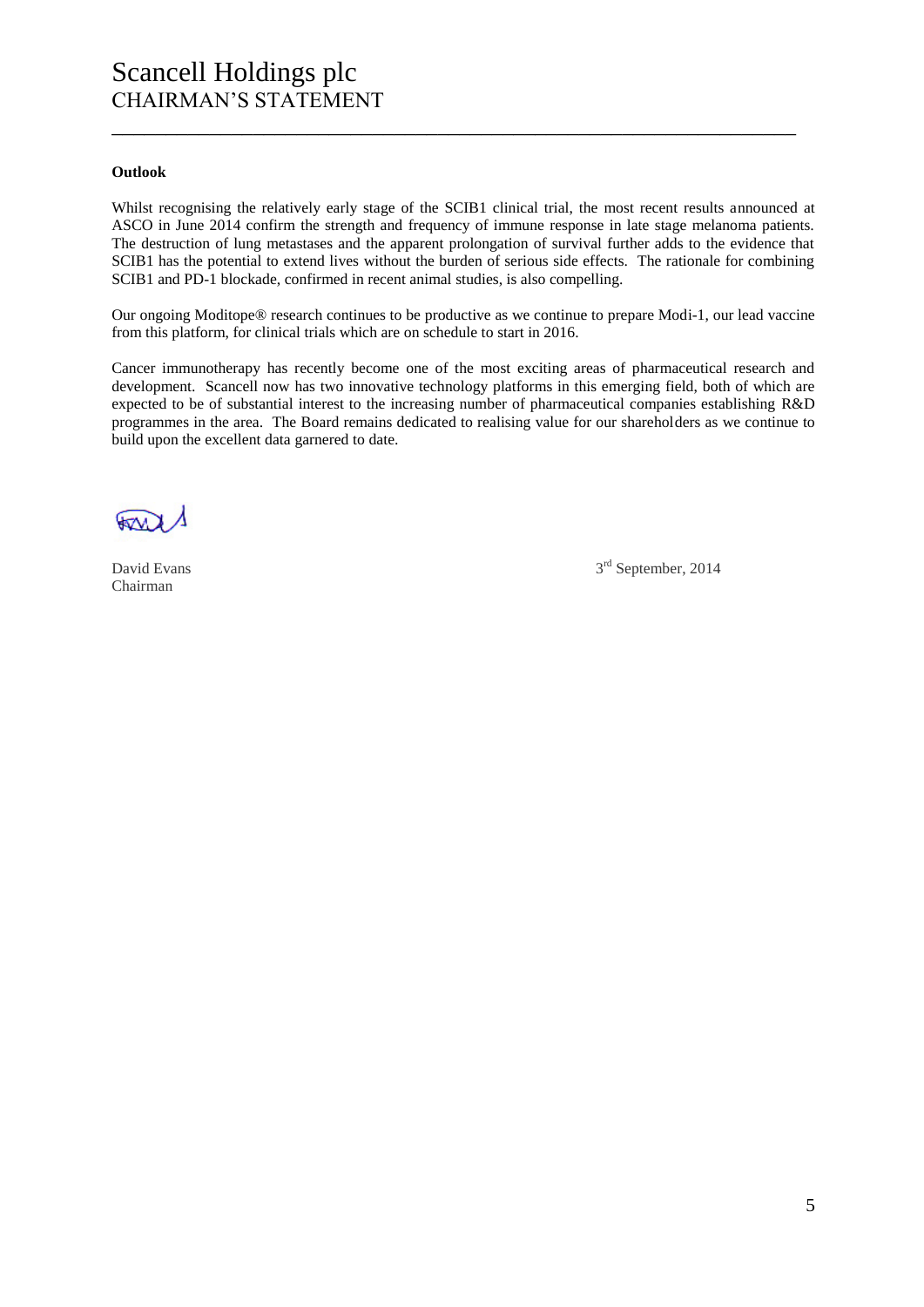#### PRINCIPAL ACTIVITY

The principal activity of the Group in the year under review was that of the discovery and development of novel vaccines for the treatment of cancer.

\_\_\_\_\_\_\_\_\_\_\_\_\_\_\_\_\_\_\_\_\_\_\_\_\_\_\_\_\_\_\_\_\_\_\_\_\_\_\_\_\_\_\_\_\_\_\_\_\_\_\_\_\_\_\_\_\_\_\_\_\_\_\_

### REVIEW OF THE BUSINESS AND FUTURE PROSPECTS

A detailed review of the business and likely future developments is included in the Chairman's statement on page 2.

The results of the Group for the year are set out in the profit or loss and other comprehensive income statement on page 11.

### PRINCIPAL RISKS AND UNCERTAINTIES

The Board meets regularly to review the operations of the business and discuss risk areas.

A system of internal controls has been established and the Board ensures that management keeps these processes under regular review and improves them where appropriate. These systems are designed to manage rather than eliminate the risk of failure to achieve business objectives and can provide only reasonable and not absolute assurance against material misstatement or loss.

Given the nature of the business there is a technical risk that the underlying scientific assumptions and hypotheses that underpin both the Immunobody® and Moditope® platforms are unable to be further validated in human clinical trials. In order to mitigate this risk the Group employs external consultants and advisers to review these underlying assumptions and the results from clinical trials. The Board considers these assessments and internal documentation on a regular basis and where necessary will amend or adjust the Group's strategy.

There is also a funding risk, whereby the Group may not have sufficient funds to complete the clinical trials. The Board reviews the time-lines for completing projects in conjunction with cashflow projections to ensure that the Group will have necessary cash resources available.

Key performance indicators:

Due to the nature of the business, the key performance indicator used by the Company is the monitoring of income and expenditure against approved budgets.

By approval of the Board on 3<sup>rd</sup> September, 2014



David Evans Chairman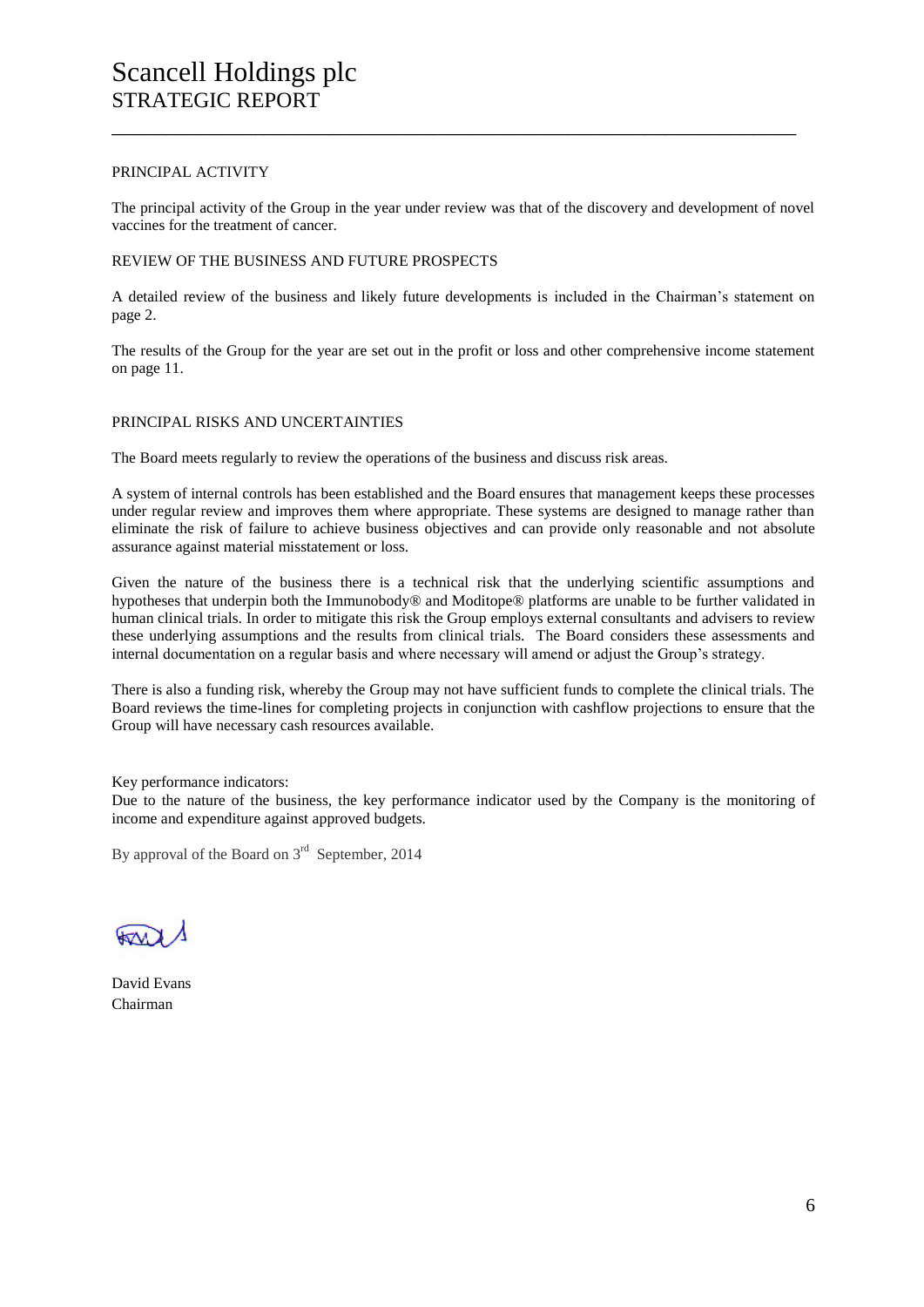The directors submit their report and financial statements of Scancell Holdings plc for the year ended 30 April 2014.

\_\_\_\_\_\_\_\_\_\_\_\_\_\_\_\_\_\_\_\_\_\_\_\_\_\_\_\_\_\_\_\_\_\_\_\_\_\_\_\_\_\_\_\_\_\_\_\_\_\_\_\_\_\_\_\_\_\_\_\_\_\_\_

#### RESULTS AND DIVIDENDS

The Group's results for the year ended 30 April 2014 are shown in the consolidated profit or loss and other comprehensive income statement on page 11. No dividends will be distributed for the year.

#### FUTURE DEVELOPMENTS AND RESEARCH AND DEVELOPMENTS

A detailed review is included in the Chairman's statement on page 2

### DIRECTORS AND THEIR INTERESTS

The present members of the Board, who have served throughout the financial year are detailed below. Their interests in the shares of the Group at  $30<sup>th</sup>$  April 2014 and 2013 are set out below

|                              |           | $30th$ April 2014 | $30th$ April 2013 |               |
|------------------------------|-----------|-------------------|-------------------|---------------|
|                              | Owned     | Jointly owned     | Owned             | Jointly owned |
| Prof L G Durrant             | 1,606,960 | 8,773,960         | 1,606,960         | 8,873,960     |
| Dr M G W Frohn               | Nil       | N <sub>i</sub>    | N <sub>il</sub>   | Nil.          |
| Dr R M Goodfellow            | 200,000   | 6,343,840         | 200,000           | 6,443,840     |
| Mr D E Evans                 | 5,130,000 | Nil               | 5,100,000         | Nil           |
| Ms K Cornish-Bowden          | 45,000    | Nil               | Nil               | Nil           |
| Mr PV Allen                  | 50,000    | Nil               | Nil               | Nil           |
| (resigned $9^{th}$ May 2014) |           |                   |                   |               |

The Chairman of the Company, Mr D E Evans has been granted 3,040,000 options in Scancell Holdings plc exercisable at 6 pence per share. These options vest and become capable of exercise on the sale of shares in the company according to the following schedule:

| Net exit value of sale   | Number of shares over which option granted |
|--------------------------|--------------------------------------------|
| Between $£5m$ and $£15m$ | 760,000                                    |
| Between £15m and £25m    | 1.520.000                                  |
| Over $£25m$              | 3.040.000                                  |

Professor Lindy Durrant and Dr Richard Goodfellow have been granted 3,850,000 and 2,880,000 options, respectively in Scancell Holdings plc, exercisable at 4.5 pence per share. These options vest and become capable of exercise on the sale of the company for a value in excess of £25m. In addition Professor Durrant and Dr Goodfellow have each been granted 3,500,000 exercisable at 33.2p. The Options, which will vest over a period of three years in three equal tranches, are subject to the achievement of performance criteria including scientific and commercial milestones as specified by the Remuneration Committee.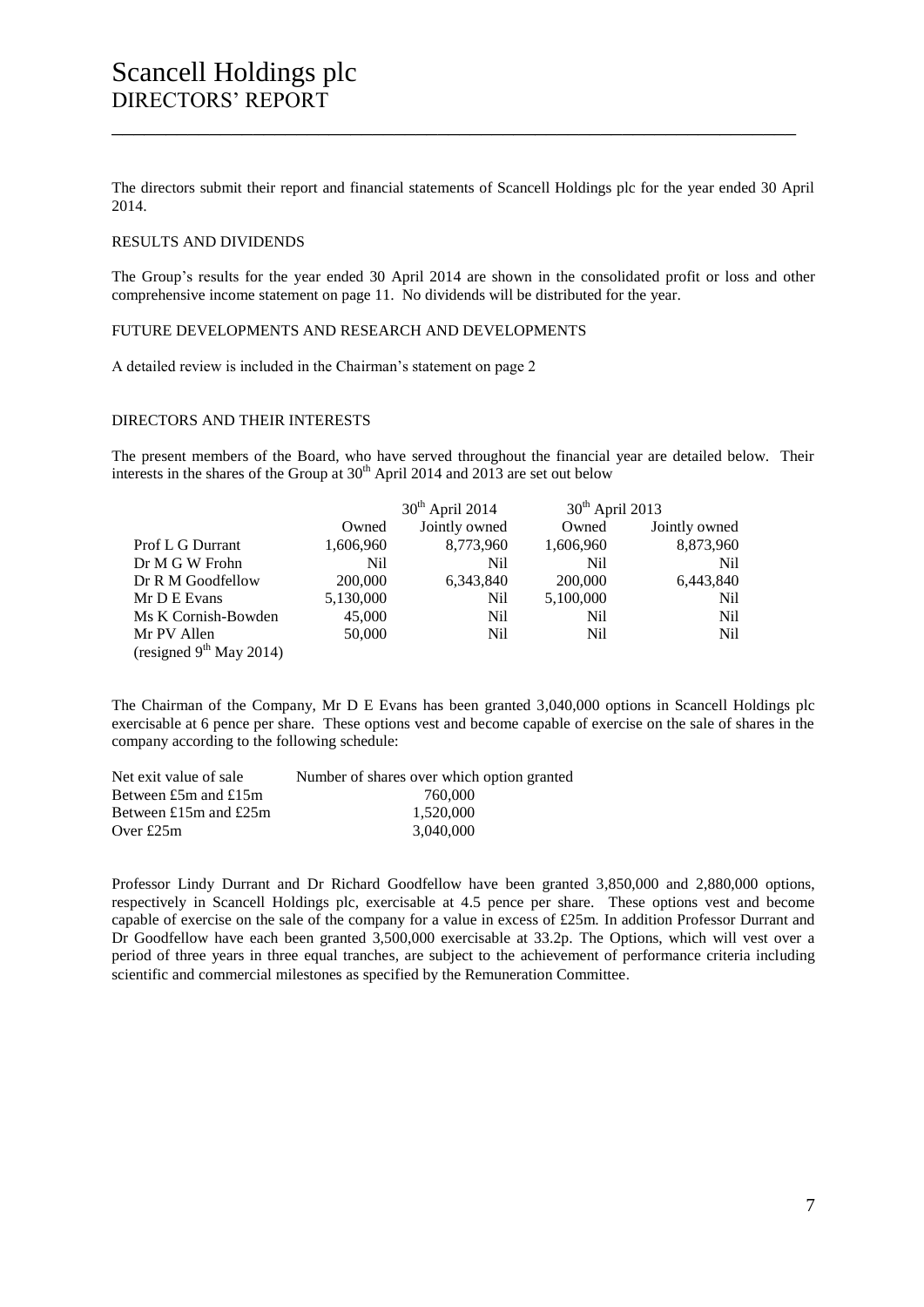#### SUBSTANTIAL SHAREHOLDINGS

The directors have been notified, or are aware of, the following interests in 3% or more of the ordinary share capital of the company (excluding directors) at  $29<sup>th</sup>$  August,  $2014$ 

\_\_\_\_\_\_\_\_\_\_\_\_\_\_\_\_\_\_\_\_\_\_\_\_\_\_\_\_\_\_\_\_\_\_\_\_\_\_\_\_\_\_\_\_\_\_\_\_\_\_\_\_\_\_\_\_\_\_\_\_\_\_\_

| Ordinary shares at 0.1p each |            |
|------------------------------|------------|
| Number                       | Percentage |
| 37,452,077                   | 16.65%     |
| 16,576,368                   | 7.37%      |
| 12,834,612                   | 5.71%      |
| 12,653,015                   | 5.62%      |
| 11.988.345                   | 5.33%      |
| 7,000,000                    | 3.11%      |
|                              |            |

#### STRUCTURE OF THE COMPANY'S CAPITAL

The Company's share capital is traded on the AIM market and comprises a single class of ordinary shares of 0.1 pence each, each carrying one voting right and all ranking equally with each other. At 30 April 2014 224,950,683 shares were allotted and fully paid. Details of movements in the Company's share capital during the period are shown in Note 15 to the financial statements. Details of employee share option schemes are set out in Note 16 to the financial statements. Participants in employee share schemes have no voting or other rights in respect of the shares subject to their awards until the options are exercised, at which time the shares rank pari passu in all respects with shares already in issue.

#### DIRECTORS' INDEMNITY

The directors and officers of the Company are insured against any claims arising against them for any wrongful act in their capacity as a director, officer or employee of the Company, subject to the terms and conditions of the policy.

#### CORPORATE GOVERNANCE

The directors acknowledge the importance of the principles set out in the Combined Code issued by the Committee on Corporate Governance (the "Combined Code"). Although the Combined Code is not compulsory for AIM quoted companies, the directors have applied the principles as far as practicable and appropriate for a relatively small public company as follows:

Your Board comprises a non-executive Chairman, three executive directors and two further non executive directors. Your Board meets regularly to consider strategy, performance, approval of major capital projects and the framework of internal controls. In addition the executive directors meet on a monthly basis for operational meetings. To enable the Board to discharge its duties, all directors receive appropriate and timely information. Briefing papers are distributed to all directors in advance of Board meetings. All Directors have access to the advice and services of the Company Secretary, who is responsible for ensuring that the Board procedures are followed and that applicable rules and regulations are complied with. The appointment and removal of the Company Secretary is a matter for the Board as a whole. In addition, procedures are in place to enable the directors to obtain independent professional advice in the furtherance of their duties, if necessary, at the Company's expense. Subject to the terms of the executive directors' service contracts, directors are subject to retirement by rotation and re-election by the Shareholders at Annual General Meetings on a three-year cycle, as required by the Articles of Association and any director appointed by the Board shall hold office only until the next Annual General Meeting and shall then be eligible for election.

The directors have established Audit and Remuneration Committees.. All non- executive directors are members of the Audit and Remuneration Committees.

The Audit Committee has Matthew Frohn as Chairman, and has primary responsibility for monitoring the quality of internal controls ensuring that the financial performance of the Company is properly measured and reported on and reviewing reports from the Company's auditors relating to the Company's accounting and internal controls, in all cases having due regard to the interests of Shareholders. The Audit Committee meets at least twice a year.

The Remuneration Committee has Kate Cornish-Bowden as Chairman, and will review the performance of the executive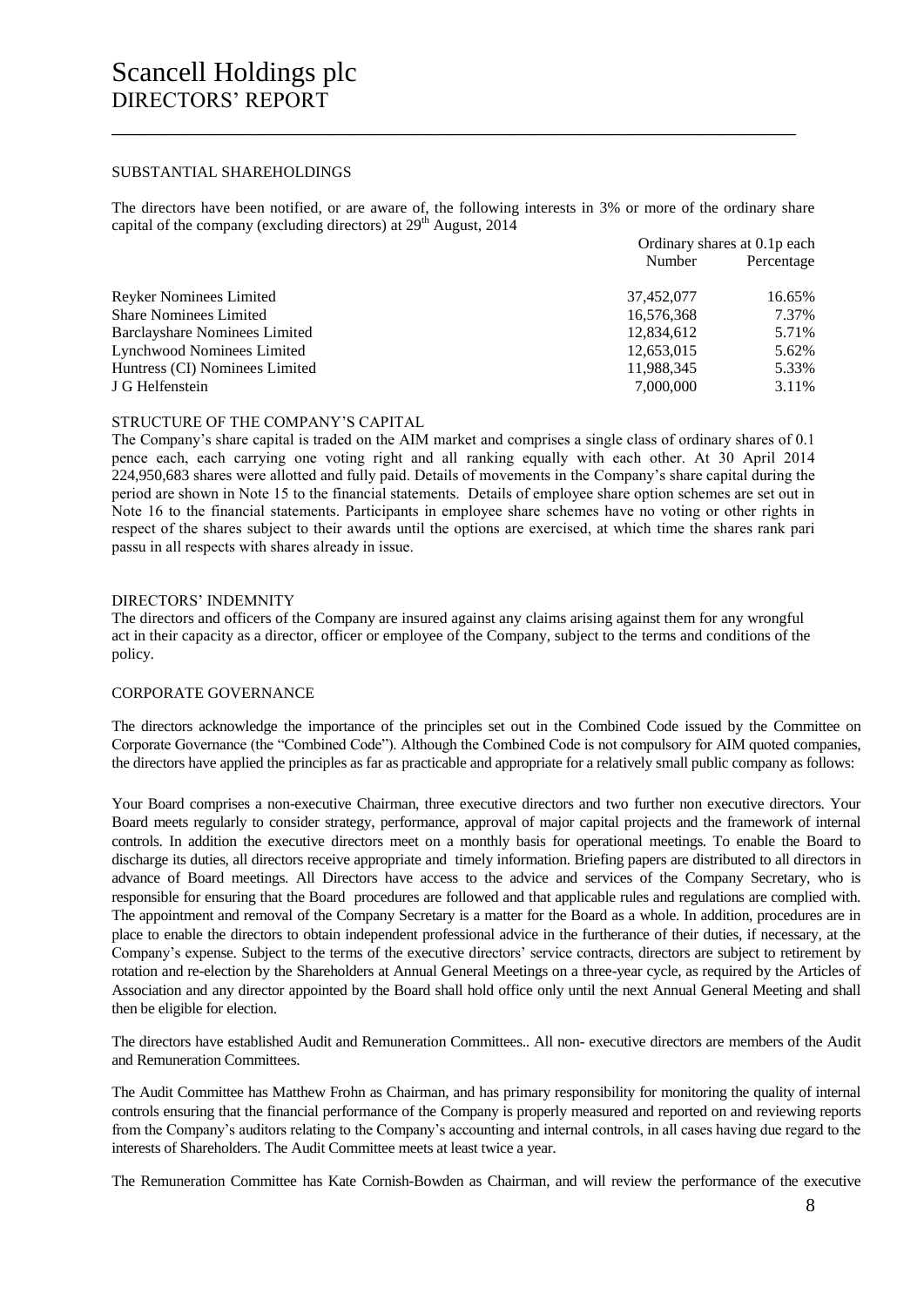directors and determine their terms and conditions of service, including their remuneration and the grant of options, having due regard to the interests of Shareholders. The Remuneration Committee meets not less than once every year.

#### DIRECTORS' RESPONSIBILITIES IN RESPECT OF THE FINANCIAL STATEMENTS

The directors are responsible for preparing the Strategic Report and the Directors' Report and the financial statements in accordance with applicable law and regulations.

\_\_\_\_\_\_\_\_\_\_\_\_\_\_\_\_\_\_\_\_\_\_\_\_\_\_\_\_\_\_\_\_\_\_\_\_\_\_\_\_\_\_\_\_\_\_\_\_\_\_\_\_\_\_\_\_\_\_\_\_\_\_\_

UK Company law requires the directors to prepare Group and Company Financial Statements for each financial year. Under that law the directors are required to prepare Group financial statements in accordance with International Financial Reporting Standards ("IFRS") as adopted by the EU and have also prepared the company financial statements in accordance with International Financial Reporting Standards ("IFRS").

The group financial statements are required by law and IFRS adopted by the EU to present fairly the financial position and performance of the group; the Companies Act 2006 provides in relation to such financial statements that references in the relevant part of that Act to financial statements giving a true and fair view are references to their achieving a fair presentation.

The company financial statements are required by law to give a true and fair view of the state of affairs of the company.

In the company financial statements, the directors are required to:

- a select suitable accounting policies and then apply them consistently;
- b make judgements and estimates that are reasonable and prudent;
- c for the company financial statements, state whether they have been prepared in accordance with IFRSs adopted by the EU;
- d prepare the financial statements on the going concern basis unless it is inappropriate to presume that the company will continue in business.

The directors are responsible for keeping proper accounting records which disclose with reasonable accuracy at any time the financial position of the company and to enable them to ensure that the financial statements comply with the requirements of the Companies Act 2006. They are also responsible for safeguarding the assets of the group and hence for taking reasonable steps for the prevention and detection of fraud and other irregularities.

The directors are responsible for the maintenance and integrity of the corporate and financial information included on the company's website.

#### STATEMENT AS TO DISCLOSURE OF INFORMATION TO AUDITORS

The directors who were in office on the date of approval of these financial statements have confirmed, as far as they are aware, that there is no relevant audit information (as defined by section 418 of the Companies Act 2006) of which the auditors are unaware. Each of the directors have confirmed that they have taken all the steps that they ought to have taken as directors in order to make themselves aware of any relevant audit information and to establish that it has been communicated to the auditor.

#### AUDITORS

The auditors Champion Accountants LLP, will be proposed for re-appointment at the forthcoming Annual General Meeting.

By approval of the Board on  $3<sup>rd</sup>$  September 2014

David Evans Chairman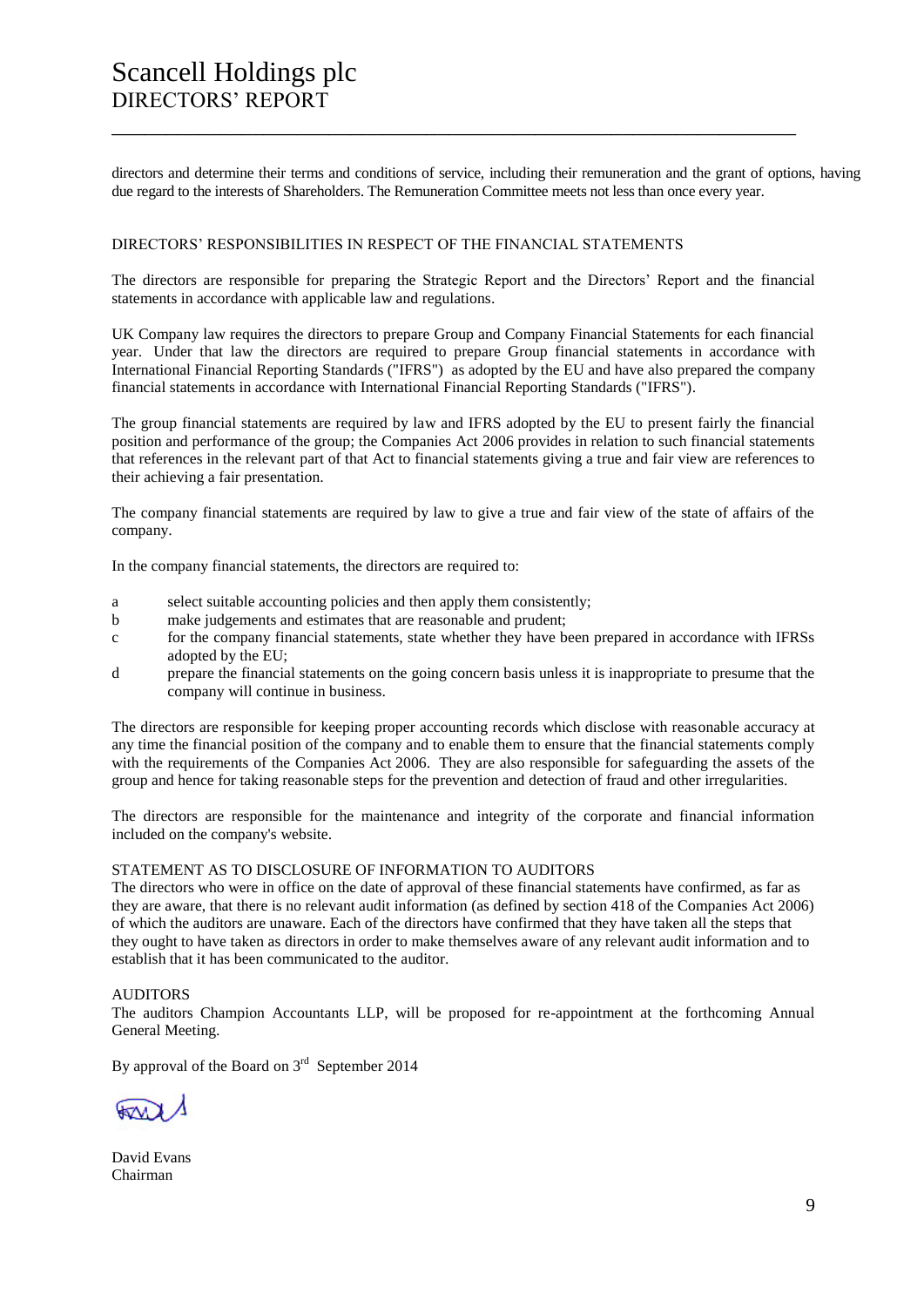# **Independent Auditor's Report to the Shareholders of Scancell Holdings PLC**

We have audited the financial statements of Scancell Holdings PLC for the year ended 30 April 2014 which comprise the Consolidated Profit or Loss and Other Comprehensive Income Statement, the Consolidated and Parent Company Statements of Changes in Equity, the Consolidated and Parent Company Statements of Financial Position, the Consolidated and Parent Company Cash Flow Statements and the related notes. The financial reporting framework that has been applied in their preparation is applicable law and International Financial Reporting Standards (IFRSs) as adopted by the European Union.

This report is made solely to the company's members, as a body, in accordance with Chapter 3 Part 16 of the Companies Act 2006. Our audit work has been undertaken so that we might state to the company's members those matters we are required to state to them in an auditor's report and for no other purpose. To the fullest extent permitted by law, we do not accept or assume responsibility to anyone other than the company and the company's members as a body, for our audit work, for this report, or for the opinions we have formed.

#### **Respective responsibilities of directors and auditors**

As explained more fully in the Directors' Responsibilities Statement, the directors are responsible for the preparation of the financial statements and for being satisfied that they give a true and fair view. Our responsibility is to audit and express an opinion on the financial statements in accordance with applicable law and International Standards on Auditing (UK and Ireland). Those standards require us to comply with the Auditing Practices Board's (APB's) Ethical Standards for Auditors.

#### **Scope of the audit of the financial statements**

A description of the scope of an audit of financial statements is provided on the FRC's website at : [www.frc.org.uk/apb/scope/private.cfm](http://www.frc.org.uk/apb/scope/private.cfm)

### **Opinion**

In our opinion:

- the financial statements give a true and fair view of the state of the group's and of the parent company's affairs as at 30 April 2014, and of the group's and the parent company's loss for the year then ended;
- the financial statements have been prepared in accordance with IFRSs as adopted by the European Union; and
- the financial statements have been prepared in accordance with the requirements of the Companies Act 2006.

#### **Opinion on other matter prescribed by the Companies Act 2006**

In our opinion the information given in the Strategic Report and Directors' Report for the financial year for which the financial statements are prepared is consistent with the financial statements.

### **Matters on which we are required to report by exception**

We have nothing to report in respect of the following matters where the Companies Act 2006 requires us to report to you if, in our opinion:

- adequate accounting records have not been kept by the parent company, or returns adequate for our audit have not been received from branches not visited by us; or
- the parent company financial statements are not in agreement with the with the accounting records and returns; or
- certain disclosures of directors' remuneration specified by law are not made; or
- we have not received all the information and explanations we require for our audit.

*Andrew Hopwood BSc(Hons) FCA Senior Statutory Auditor, for and on behalf of Champion Accountants LLP Statutory Auditor 2 nd Floor, Refuge House 33-37 Watergate Row,*  $Checker CH1 2LE$ 

Date:  $3^{rd}$  September 2014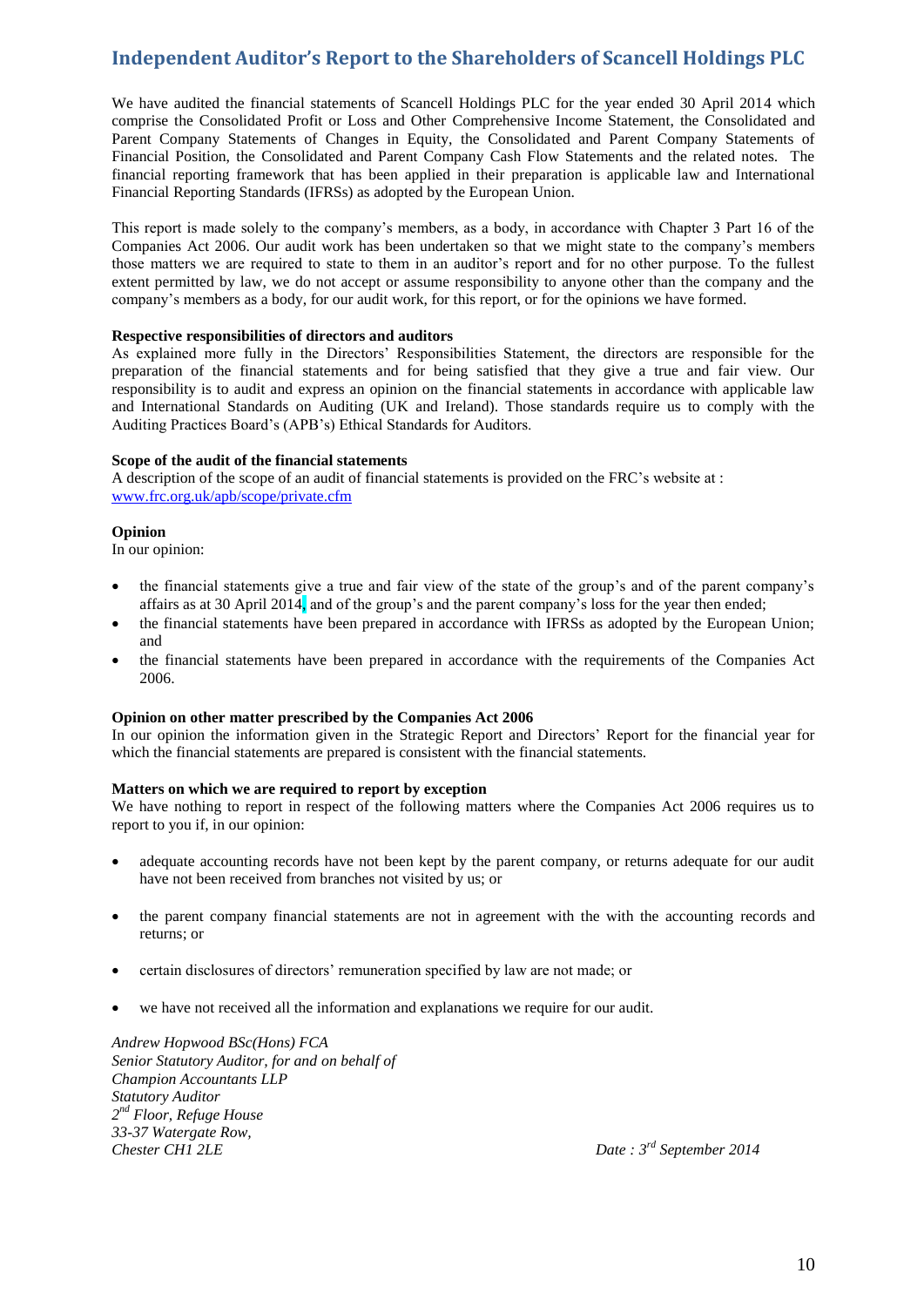# Scancell Holdings plc CONSOLIDATED PROFIT OR LOSS AND OTHER COMPREHENSIVE INCOME STATEMENT

for the year ended 30 April 2014

|                                                          | <b>Notes</b> | 2014<br>£   | 2013<br>£   |
|----------------------------------------------------------|--------------|-------------|-------------|
| Development expenses                                     |              | (1,677,115) | (1,452,317) |
| <b>Administrative expenses</b>                           |              | (820, 105)  | (731, 672)  |
| <b>OPERATING LOSS</b>                                    | 3            | (2,497,220) | (2,183,989) |
| Interest receivable and similar income                   |              | 29,186      | 30,037      |
| <b>LOSS BEFORE TAXATION</b>                              |              | (2,468,034) | (2,153,952) |
| Taxation                                                 | 4            | 245,080     | 252,008     |
| <b>LOSS FOR THE YEAR</b>                                 |              | (2,222,954) | (1,901,944) |
| Attributable to:<br>Equity holders of the parent company |              | (2,222,954) | (1,901,944) |
| EARNINGS PER ORDINARY SHARE (pence)                      | 5            |             |             |
| Continuing<br><b>Basic</b>                               |              | (1.03p)     | (0.98p)     |
| Diluted                                                  |              | (1.03p)     | (0.98p)     |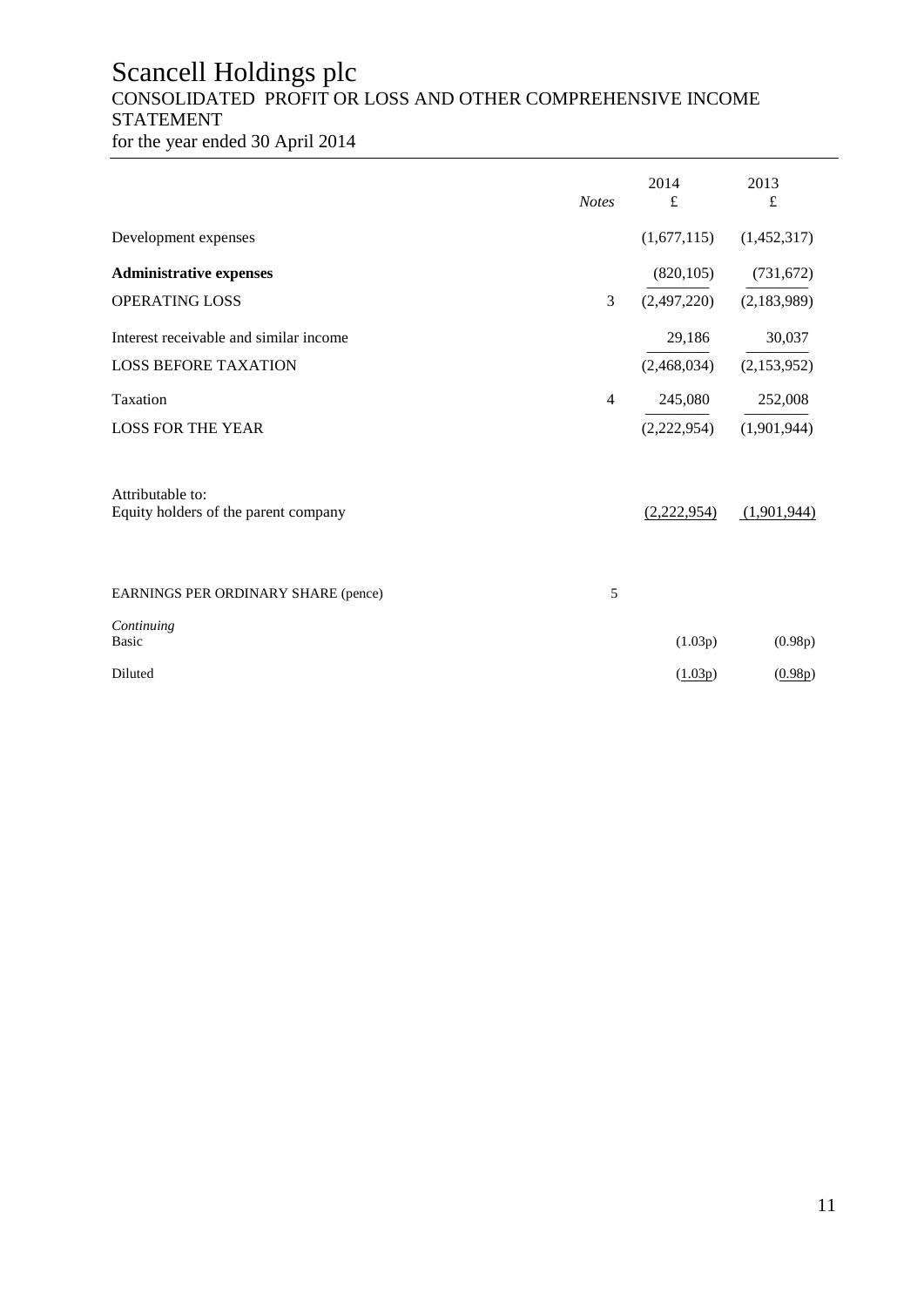# Scancell Holdings plc CONSOLIDATED STATEMENT OF CHANGES IN EQUITY

for the year ended  $30<sup>th</sup>$  April 2014

| Share<br>capital<br>£ | <b>Share</b><br>Premium<br>Account<br>£ | <b>Share</b><br>Option<br>Reserve<br>$\pounds$ | Retained<br>earnings<br>£ | Total<br>Equity<br>£  |
|-----------------------|-----------------------------------------|------------------------------------------------|---------------------------|-----------------------|
| 194,470               | 9,904,733                               | 487,162                                        | (3,615,028)               | 6,971,337             |
|                       |                                         | 22,752                                         | (1,901,944)               | (1,901,944)<br>22,752 |
| 194,470               | 9,904,733                               | 509,914                                        | (5,516,972)               | 5,092,145             |
|                       |                                         |                                                |                           |                       |
| 194,470               | 9,904,733                               | 509,914                                        | (5,516,972)               | 5,092,145             |
| 1,592                 | 70,062                                  | (33,605)                                       | (2,222,954)<br>33,605     | (2,222,954)<br>71,654 |
|                       | 6,061,481                               | 46,049                                         |                           | 6,090,370<br>46,049   |
| 224,951               | 16,036,276                              | 522,358                                        | (7,706,321)               | 9,077,264             |
|                       | 28,889                                  |                                                |                           |                       |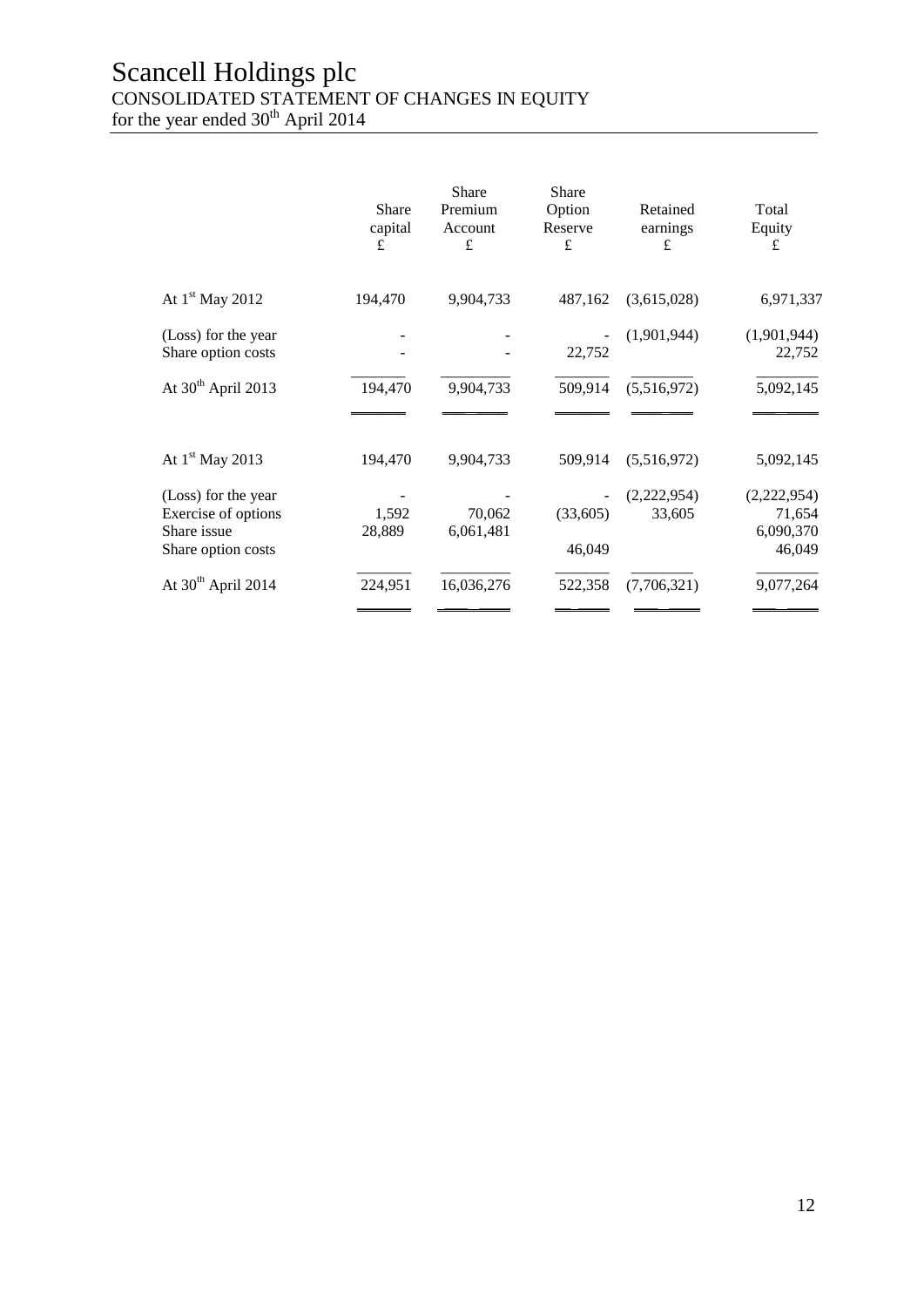# Scancell Holdings plc

CONSOLIDATED STATEMENT OF FINANCIAL POSITION

As at 30 April 2014

|                             | <b>Notes</b> | 2014<br>$\pounds$ | 2013<br>$\pounds$ |
|-----------------------------|--------------|-------------------|-------------------|
| <b>ASSETS</b>               |              |                   |                   |
| Non-current assets          |              |                   |                   |
| Plant and machinery         | 9            | 115,621           | 131,655           |
| Goodwill                    | 10           | 3,415,120         | 3,415,120         |
|                             |              | 3,530,741         | 3,546,775         |
| Current assets              |              |                   |                   |
| Trade and other receivables | 12           | 146,514           | 117,164           |
| Tax receivables             |              | 371,366           | 252,000           |
| Cash and cash equivalents   |              | 5,566,234         | 1,491,320         |
|                             |              | 6,084,114         | 1,860,484         |
| <b>TOTAL ASSETS</b>         |              | 9,614,855         | 5,407,259         |
| <b>LIABILITIES</b>          |              |                   |                   |
| <b>Current Liabilities</b>  |              |                   |                   |
| Trade and other payables    | 13           | (537, 591)        | (315, 114)        |
| <b>TOTAL LIABILITIES</b>    |              | (537, 591)        | (315, 114)        |
| <b>NET ASSETS</b>           |              | 9,077,264         | 5,092,145         |
|                             |              |                   |                   |
| SHAREHOLDERS' EQUITY        |              |                   |                   |
| Called up share capital     | 14           | 224,951           | 194,470           |
| Share premium               | 15           | 16,036,276        | 9,904,733         |
| Share option reserve        | 15           | 522,358           | 509,914           |
| Profit and loss account     | 15           | (7,706,321)       | (5,516,972)       |
| TOTAL SHAREHOLDERS' EQUITY  |              | 9,077,264         | 5,092,145         |

These financial statements were approved by the directors and authorised for issue on  $3<sup>rd</sup>$  September, 2014 and are signed on their behalf by:



David Evans Director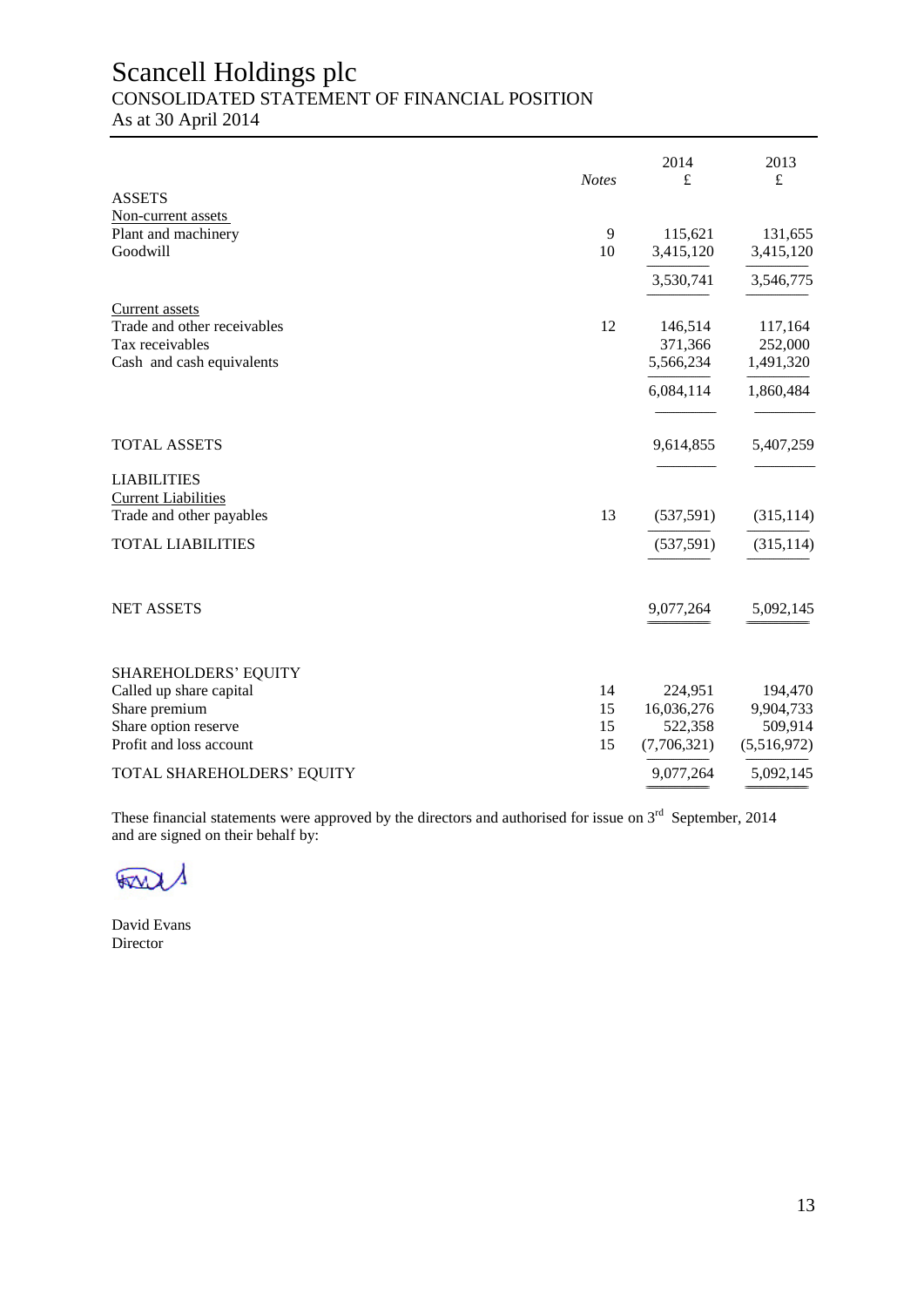# Scancell Holdings plc CONSOLIDATED CASH FLOW STATEMENT

for the year ended 30 April 2014

| <b>Notes</b>                                                    | 2014<br>$\pounds$          | 2013<br>$\mathbf f$   |
|-----------------------------------------------------------------|----------------------------|-----------------------|
| <b>Operating activities</b>                                     |                            |                       |
| 19<br>Cash generated from operations<br>Income taxes received   | (2,219,082)<br>125,715     | (2,072,557)<br>74,226 |
| Net cash from operating activities                              | (2,093,367)                | (1,998,331)           |
| <b>Investing activities</b>                                     |                            |                       |
| Asset acquisition<br>Grant monies                               | (22,930)<br>5,557<br>6,236 | (69, 393)             |
| Loan repayment<br>Finance income                                | 17,393                     | 30,037                |
| Net cash used by investing activities                           | 6,256                      | (39, 356)             |
| <b>Financing activities</b>                                     |                            |                       |
| Proceeds from issue of share capital<br>Expenses of share issue | 6,571,654<br>(409, 629)    |                       |
| Net cash generated from financing activities                    | 6,162,025                  |                       |
| Net increase in cash and cash equivalents                       | 4,074,914                  | (2,037,687)           |
| Cash and cash equivalents at beginning of the year              | 1,491,320                  | 3,529,007             |
| Cash and cash equivalents at end of the year                    | 5,566,234                  | 1,491,320             |

\_\_\_\_\_\_\_\_\_\_\_\_\_\_\_\_\_\_\_\_\_\_\_\_\_\_\_\_\_\_\_\_\_\_\_\_\_\_\_\_\_\_\_\_\_\_\_\_\_\_\_\_\_\_\_\_\_\_\_\_\_\_\_\_\_\_\_\_\_\_\_\_\_\_\_\_\_\_\_\_\_\_\_\_\_\_\_\_\_\_\_\_\_\_\_\_\_\_\_\_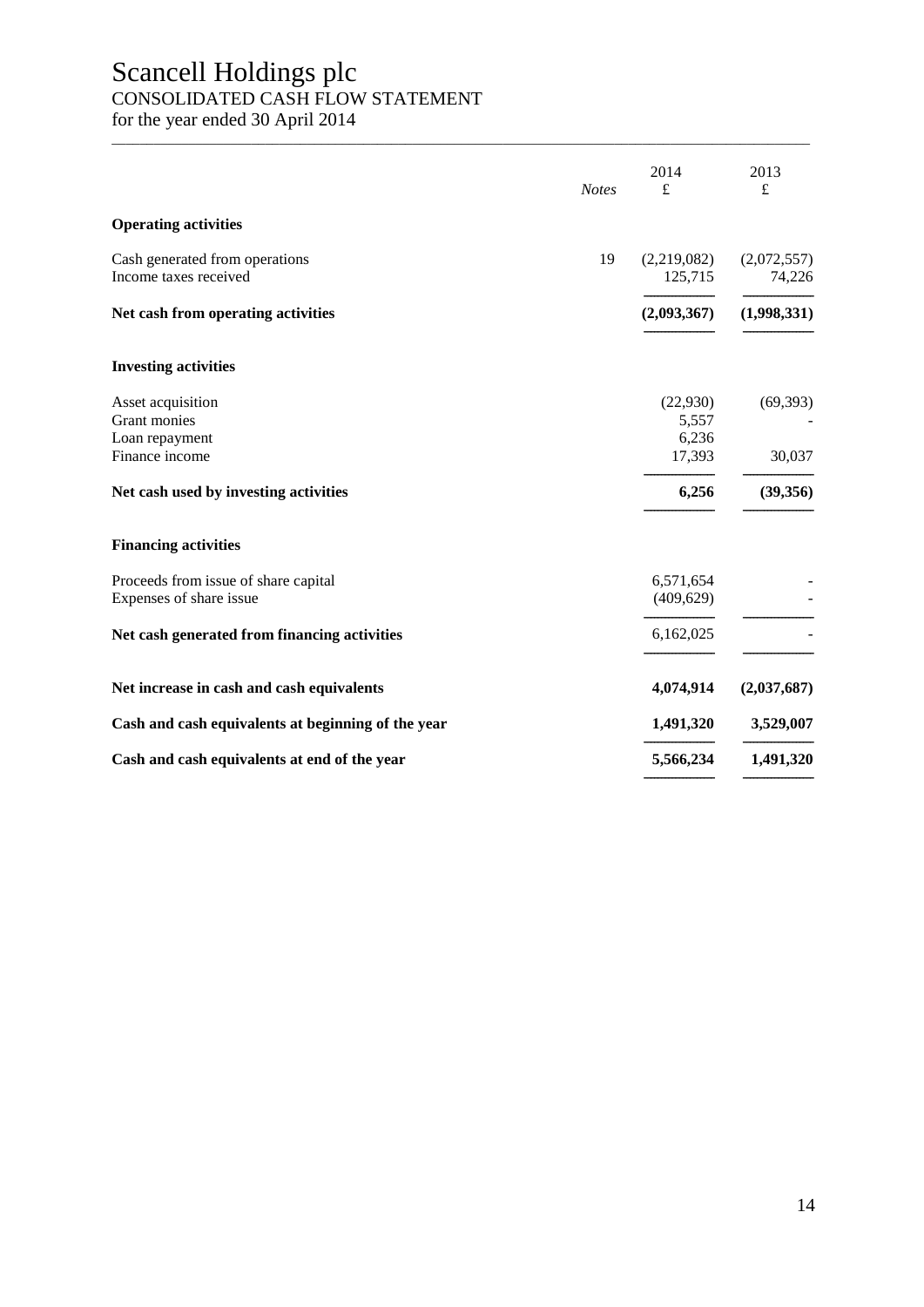#### 1 ACCOUNTING POLICIES

#### *Basis of Preparation*

These financial statements were approved by the board of directors on  $2<sup>nd</sup>$  September, 2014

These financial statements have been prepared in accordance with International Financial Reporting Standards ('IFRS'), as adopted by the European Union, and with those parts of the Companies Act 2006 applicable to companies reporting under IFRS.

#### *New standards and interpretation*

At the date of authorisation of these financial statements a number of new Standards and Interpretations have been issued but are not yet effective and have not been applied in these financial statements.

The directors do not believe that the adoption of these Standards and Interpretations would have a material impact on the financial statements of the Group.The directors anticipate that the adoption of these Standards and Interpretations in future periods will have no material impact on the financial statements of the Group when the relevant standards and interpretations come into effect.

#### *Key sources of estimation and uncertainty*

The preparation of financial statements in accordance with IFRS requires the use of certain critical accounting estimates. It also requires management to exercise judgement in the process of applying the accounting policies. The notes to the financial statements set out areas involving a higher degree of judgement or complexity, or areas where assumptions are significant to the financial statements such as intangible assets. Although these estimates are based upon management's best knowledge of the amount event or actions, actual results may ultimately differ from those estimates. In the process of applying the Group's accounting policies, management has made the following judgements that have the most significant effect on the amounts recognised in the financial statements:

#### *Identification and valuation of intangible assets on acquisition*

The directors use their judgement to identify the separate intangible assets and then determine a fair value for each based upon the consideration paid, the nature of the asset, industry statistics, future potential and other relevant factors. These fair values will be reviewed for indications of impairment annually.

#### *Segmental analysis*

The Group's principal activity consists of the discovery and development of novel monoclonal antibodies and vaccines for the treatment of cancer. The directors believe that these activities comprise one operational segment and consequently segmental analysis by business segment is not considered necessary.

#### *Share-based payments*

In calculating the fair value of equity-settled share-based payments using the Black-Scholes option pricing model, the directors are required to exercise their judgement in determining input parameters which may have amaterial effect on the fair value calculated.

The financial statements have been prepared under the historical cost convention and in accordance with applicable accounting standards.

#### BUSINESS COMBINATIONS

The financial statements incorporate the financial statements of the Company and its subsidiary. Unrealised gains on transactions between the Group and its subsidiary are eliminated. Unrealised losses are also eliminated unless the transaction provides evidence of an impairment of the asset transferred.

The purchase method of accounting is used to account for the acquisition of subsidiaries by the Group since date of transition. The cost of an acquisition is measured as the fair value of the assets given, equity instruments issued and liabilities incurred or assumed at the date of exchange, plus costs directly attributable to the acquisition. Any costs related to the acquisition are expensed in the period in which they are incurred.

Identifiable assets acquired and liabilities and contingent liabilities assumed in a business combination are measured initially at their fair values at the acquisition date. The excess of the cost of the acquisition over the fair value of assets and liabilities is recorded as goodwill. If the cost of the acquisition is less than the fair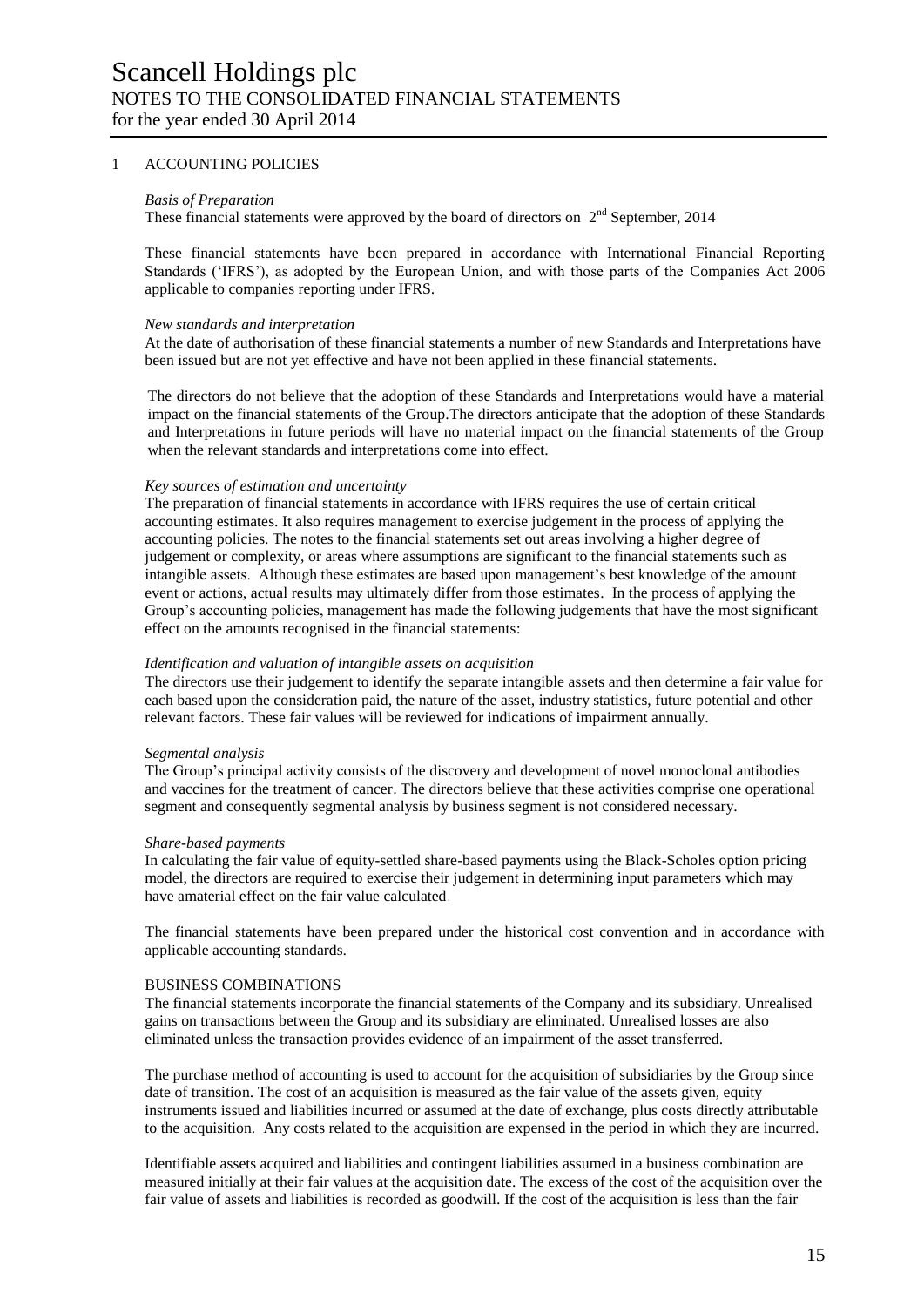value of the net assets of the subsidiary acquired the difference is recognised directly in the consolidated profit or loss and other comprehensive income statement.

#### Subsidiary:

Subsidiary is an entity controlled by the Company. Control exists when the Company has the power, directly or indirectly (but normally through voting rights granted through the Company's shareholdings), to govern the financial and operating policies of an entity to obtain benefits from its activities. The financial statements of subsidiary are included in the consolidated financial statements.

#### Acquisitions:

On acquisition, the assets and liabilities of a subsidiary, including identifiable intangible assets, are measured at their fair value at the date of acquisition. Any excess of the cost of acquisition over the fair value of the identifiable net assets acquired is recorded as goodwill. Goodwill is reviewed for impairment annually and any impairment is recognised immediately in the consolidated profit or loss and other comprehensive income statement. Impairment is determined by comparing the recoverable amount of goodwill with its carrying value. For goodwill, the carrying value is compared to the market capitalisation of Scancell Holdings plc, as quoted on AIM at the year end. The recoverable amount is the greater of an asset's value in use or its fair value less costs to sell. Where the recoverable amount is less than the carrying value, the asset is considered impaired and is written down through the consolidated profit or loss and other comprehensive income statement to its recoverable amount.

The Directors have carried out an impairment review of goodwill carried forward at the balance sheet date and do not believe that an adjustment for impairment is necessary.

The results and cash flows relating to the business are included in the consolidated accounts from the date of combination.

#### **REVENUE**

Revenue is measured at the fair value of the consideration received or receivable and net of discounts and sales related taxes.

#### TANGIBLE FIXED ASSETS

Tangible fixed assets are stated at cost less accumulated depreciation and any accumulated impairment losses.

Depreciation is provided at the following annual rates in order to write off each asset over its estimated useful life

| Plant and machinery | - 25% on reducing balance |
|---------------------|---------------------------|
| Computer Equipment  | - 33% on reducing balance |

#### IMPAIRMENT OF TANGIBLE AND INTANGIBLE ASSETS

At each balance sheet date, the Group reviews the carrying amounts of its tangible and intangible assets to determine whether there is any indication that those assets have suffered an impairment loss. If any such indication exists, the recoverable amount of the asset is estimated in order to determine the extent of the impairment loss (if any). An impairment loss is immediately recognised as an expense, in the consolidated profit or loss and other comprehensive income statement. The recoverable amount is the greater of an asset's value in use or its fair value less costs to sell. Where the recoverable amount is less than the carrying value, the asset is considered impaired and is written down through the consolidated profit or loss and other comprehensive income statement to its recoverable amount less costs to sell.

#### TAXATION

Current tax is provided at amounts expected to be paid ( or recovered) using the tax rates and laws that have been enacted or substantially enacted by the balance sheet date.

Deferred tax is recognised in respect of all temporary differences identified at the balance sheet date, except to the extent that the deferred tax arises from the initial recognition of goodwill (if amortisation of goodwill is not deductible for tax purposes) or the initial recognition of an asset or liability in a transaction which is not a business combination and at the time of the transaction affects neither accounting profit nor taxable profit and loss. Temporary differences are differences between the carrying amount of the Group's assets and liabilities and their tax base.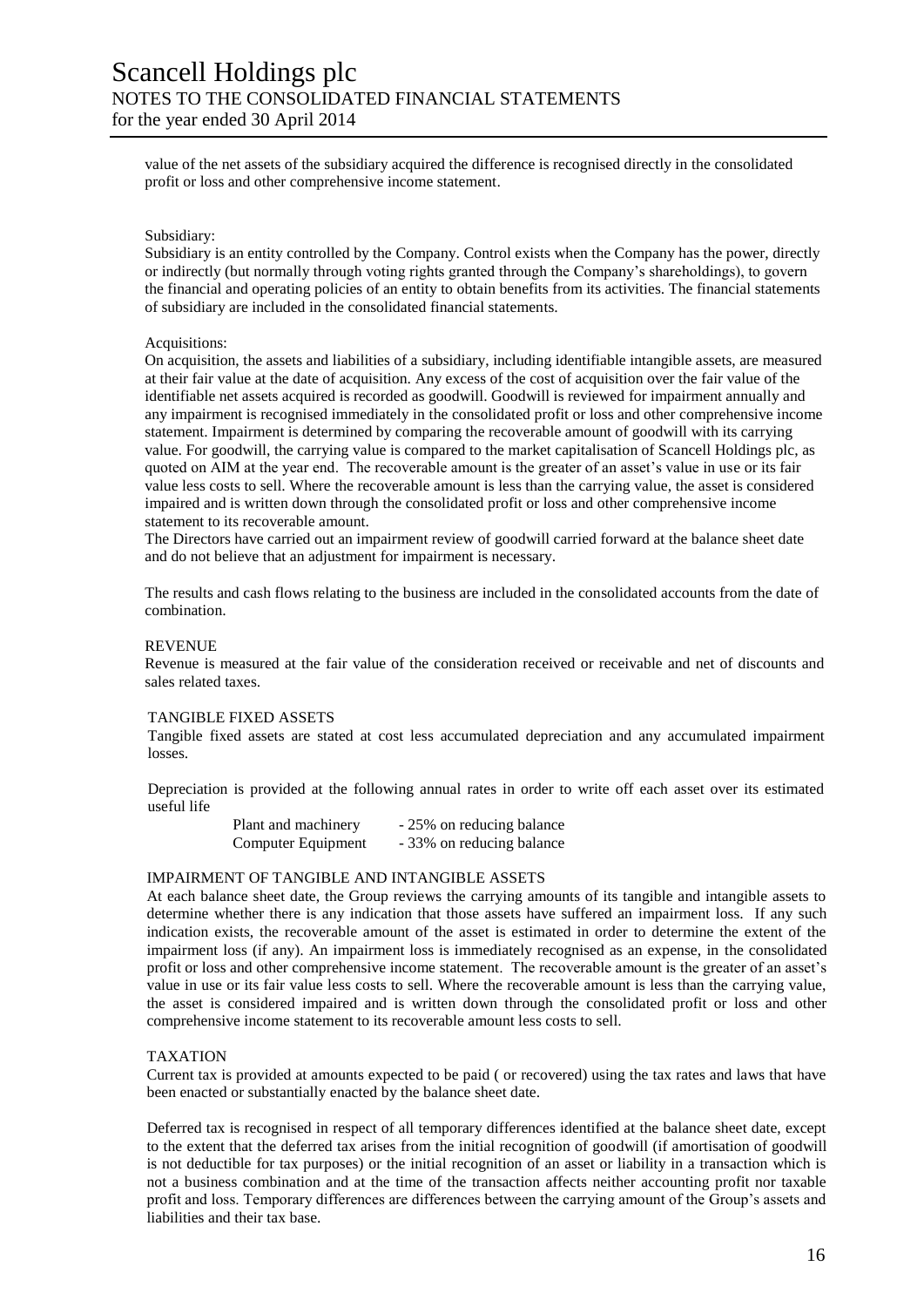Deferred tax liabilities may be offset against deferred tax assets within the same taxable entity. Any remaining deferred tax asset is recognised only when, on the basis of all available evidence, it can be regarded as probable that there will be suitable taxation profits, within the same jurisdiction, in the foreseeable future against which the deductible temporary differences can be utilised.

Deferred tax is provided on temporary differences arising in the subsidiary company except where the timing of reversal of the temporary differences will not reverse in the foreseeable future. Deferred tax is measured at the average tax rates that are expected to apply in the period in which the asset is realised or liability settled, based on tax rates and laws that have been enacted or substantially enacted by the balance sheet date. Measurement of deferred tax liabilities and assets reflects the tax consequences expected to fall from the manner in which the asset or liability is recovered or settled.

#### INVESTMENTS

Investments in subsidiaries are stated at cost less any provisions for impairment. An impairment is recognised when the recoverable amount of the investment is less than the carrying amount.

### RESEARCH AND DEVELOPMENT

Expenditure on research and development is written off in the year in which it is incurred.

An internally generated asset arising from the group's development activities is only recognised if all of the following criteria are met:

- technical feasibility of completing the intangible asset so that it will be available for sale
- intention to complete the intangible asset and use or sell it
- ability to use or sell the intangible asset
- the intangible asset will generate future economic benefit
- resources are available both technically and financially in order to complete the development.

In the case of development projects undertaken by the group, regulatory and other uncertainties generally mean that such criteria are not met. Where no internally generated intangible asset can be recognised, development expenditure is recognised as an expense in the period in which it is incurred.

#### HIRE PURCHASE AND LEASING COMMITMENTS

Rentals paid under operating leases are charged to the profit and loss account on a straight line basis over the period of the lease.

#### FOREIGN CURRENCIES

Foreign currency assets and liabilities are converted to sterling at the rates of exchange ruling at the end of the financial year. Transactions in foreign currencies are converted to sterling at the rates of exchange ruling at the transaction date. All of the resulting exchange differences are recognised in the profit and loss account as they arise.

#### CASH

Cash includes cash-in-hand, deposits held at call with banks, and bank overdrafts. Bank overdrafts are shown within current liabilities on the balance sheet.

#### EQUITY

Equity comprises the following:

- Share capital represents the nominal value of equity shares.
- Share premium represents the excess over nominal value of the fair value of consideration received for equity shares, net of expenses of the share issue.
- Retained earnings include all current and prior period results as disclosed in the consolidated profit or loss and other comprehensive income statement.
- Share-based payment reserve is the corresponding entry to the expense arising from equity-settled share-based payments.

#### SHARE BASED PAYMENTS

In accordance with IFRS2 – 'Share based payments', a charge is made for all share –based payments including share options based upon the fair value of the instrument issued.

Under IFRS 2 the charge in the Profit and Loss Account for granted share options is based upon the fair value of the options at grant date and is charges over the expected vesting period. Estimates of leaver rates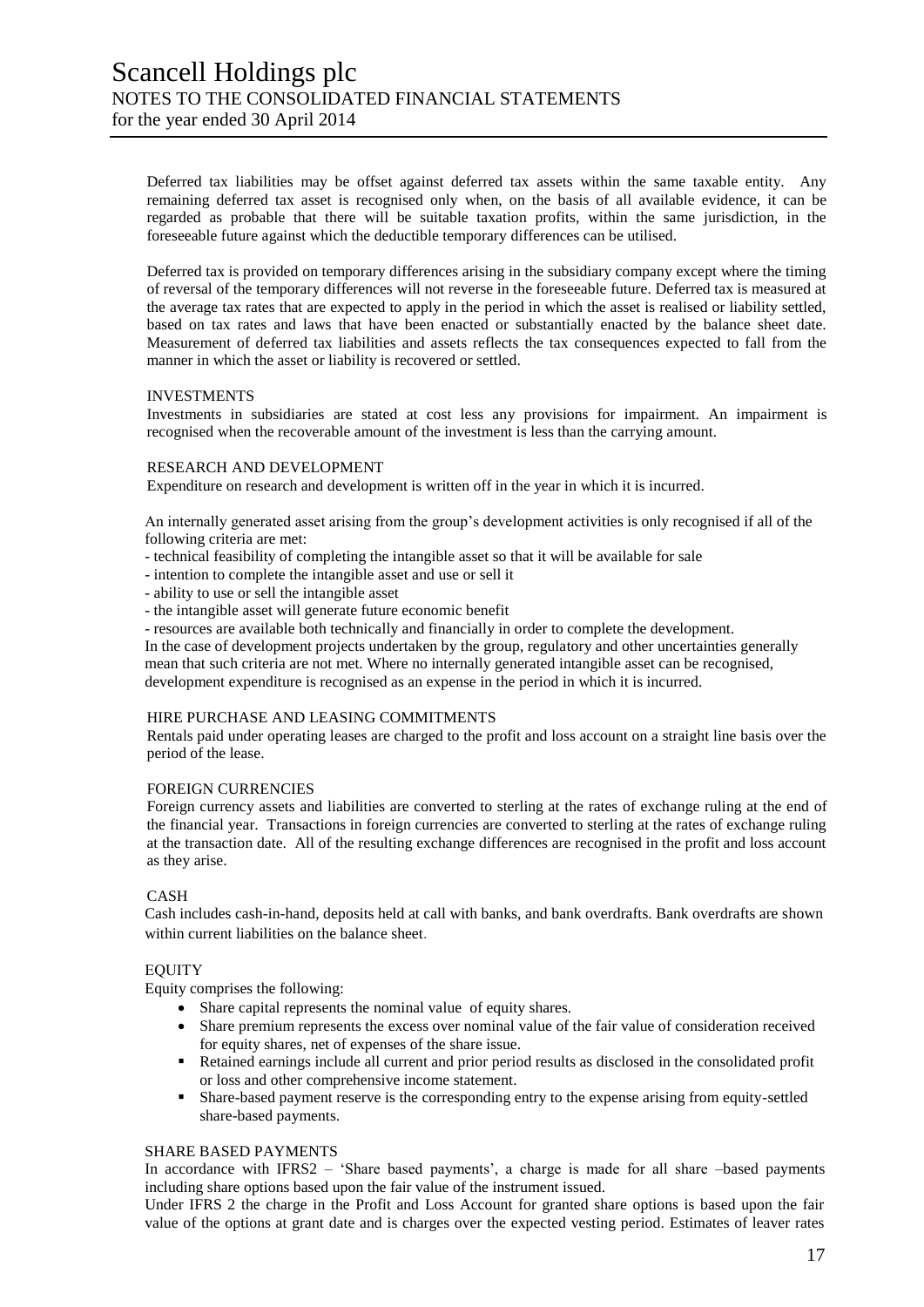are taken into account over the vesting period. A charge has been recognised for all awards granted and is charged to the same expense category as the remuneration costs for the employee to whom the share award has been made. An equivalent amount is credited to the share option reserve in the balance sheet, with no resulting impact on net assets. The share options have been granted to directors and employees in the subsidiary company, Scancell Limited. Within Scancell Holdings plc, the parent company, a credit has been made to the share option reserve whilst the debit is treated as an increase in the value of the subsidiary company..

### 2 SEGMENT REPORTING

A business segment is a group of assets and operations engaged in providing products or services that are subject to risks and returns that are different from those of other business segments. A geographical segment is engaged in providing products or services within a particular economic environment that are subject to risks and returns which are different from those of segments operating in other economic environments.

The directors consider that the group operated within a single business segment.

### 3 OPERATING LOSS

|   |                                                                          | 2014      | 2013      |
|---|--------------------------------------------------------------------------|-----------|-----------|
|   |                                                                          | £         | £         |
|   | Operating Loss is stated after charging/(crediting):                     |           |           |
|   | Depreciation on tangible fixed assets                                    | 38,962    | 44,006    |
|   | Operating lease rentals                                                  | 14,056    | 14,056    |
|   | Research and development                                                 | 1,677,115 | 1,452,317 |
|   | Auditors' remuneration - fee payable for audit of the company            | 6,900     | 6,500     |
|   | Auditors' remuneration – fee payable for audit of the subsidiary company | 6,900     | 6,500     |
|   | Auditors' remuneration for non-audit services                            | 1,200     | 1,350     |
|   | Directors' remuneration                                                  | 95,417    | 63,168    |
|   |                                                                          |           |           |
| 4 | <b>TAXATION</b>                                                          |           |           |
|   | Analysis of the tax credit                                               |           |           |
|   | The tax credit on the loss on ordinary activities for the year was as    |           |           |
|   | follows:                                                                 |           |           |
|   |                                                                          | 2014      | 2013      |
|   | Current tax                                                              | £         | £         |
|   | UK corporation tax credits due on R&D expenditure                        | 245,652   | 252,000   |
|   | Adjustment to prior year                                                 | (572)     | 8         |
|   |                                                                          | 245,080   | 252,008   |
|   |                                                                          |           |           |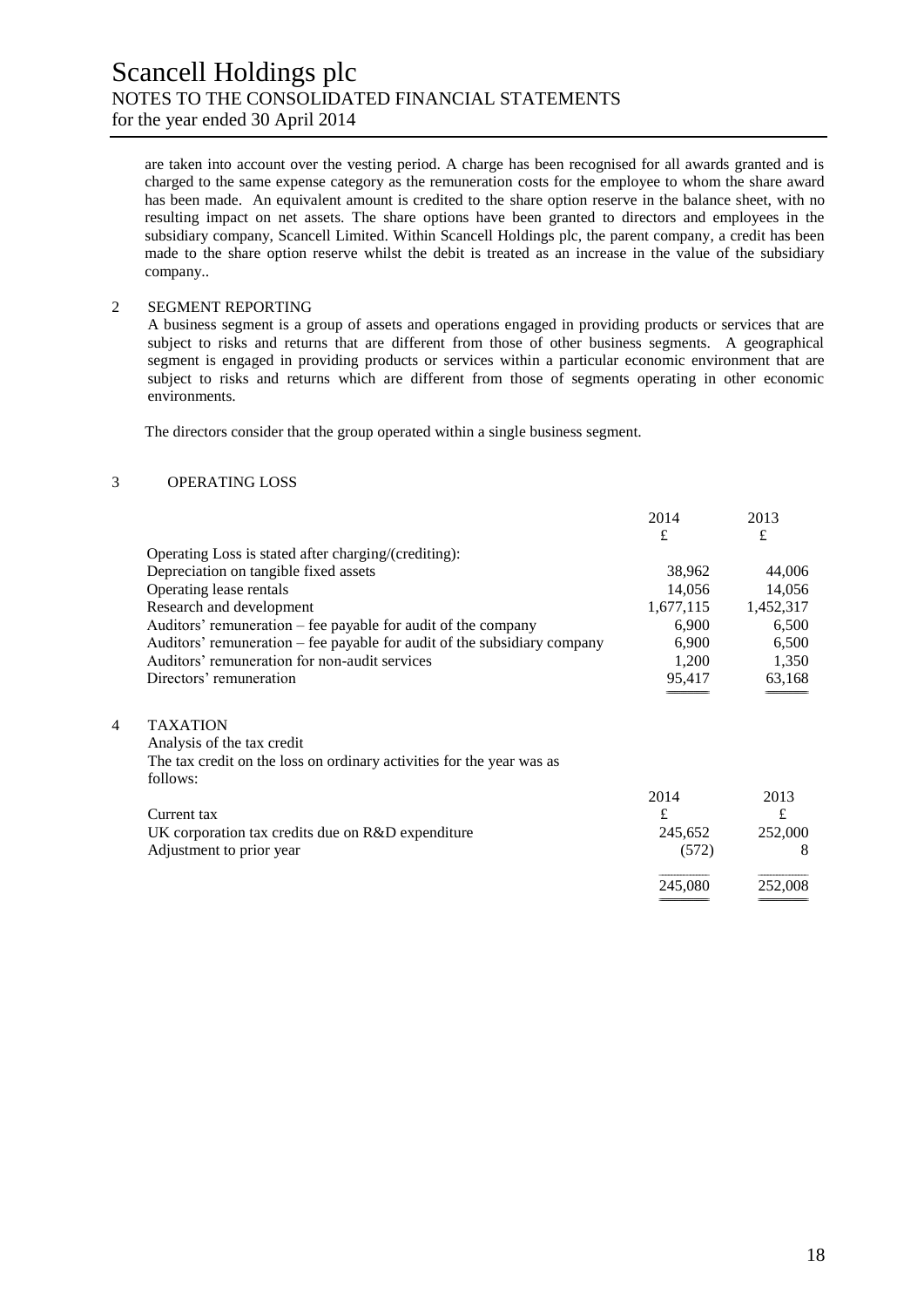#### **Factors affecting the tax charge**

The tax assessed for the years is lower than the applicable rate of corporation tax in the UK. The difference is explained below:

|                                                                                               | 2014             | 2013             |
|-----------------------------------------------------------------------------------------------|------------------|------------------|
| Loss on ordinary activities before tax                                                        | £<br>(2,468,034) | £<br>(2,153,952) |
| Loss on ordinary activities multiplied by the small company rate of tax in<br>the UK $(20\%)$ | (493,607)        | (430,790)        |
| Effects of:                                                                                   |                  |                  |
| Disallowed expenditure                                                                        | 11,853           | 4,600            |
| Timing differences                                                                            | 6.135            | (2,464)          |
| Enhanced tax relief on R&D expenditure                                                        | (248, 466)       | (254, 731)       |
| Reduced tax relief for losses surrendered for R&D tax credits                                 | 200,988          | 206,517          |
| Prior year over provision                                                                     | 572              | (8)              |
| Unrelieved losses carried forward                                                             | 277,445          | 224,868          |
| Current tax charge/(credit)                                                                   | (245,080)        | (252,008)        |

The Group has tax losses to carry forward against future profits of approximately  $\pounds8,134,000$  (2013: £6,744,000)

A deferred tax asset has not been recognised in respect of these losses as the Group does not anticipate sufficient taxable profits to arise in the foreseeable future to fully utilise them.

The estimated value of the deferred tax asset not recognised measured at a standard rate of 20% is £1,597,000 (2013: £1,312,000)

#### 5 EARNINGS PER SHARE

#### *Basic earnings per share*

The earnings and weighted average number of ordinary shares used in the calculation of basic earnings per share is as follows:

|                                                                                                                           | 2014        | 2013        |
|---------------------------------------------------------------------------------------------------------------------------|-------------|-------------|
|                                                                                                                           |             |             |
| Earnings used in the calculation of basic earnings per share<br>Profit for the year from discontinued operations included | (2,222,954) | (1,901,944) |
| in the calculation of basic earnings per share<br>Earnings used in calculation of basic earnings per share from           |             |             |
| continuing operations                                                                                                     | .222.954    | .901.944)   |
| Weighted average number of ordinary shares of 0.1p each for the<br>calculation of basic earnings per share                | 216.700.004 | 194.469.485 |

#### *Diluted earnings per share*

As the Group is reporting a loss from continuing operations for both years then, in accordance with IAS33, the share options are not considered dilutive because the exercise of the share options would have the effect of reducing the loss per share.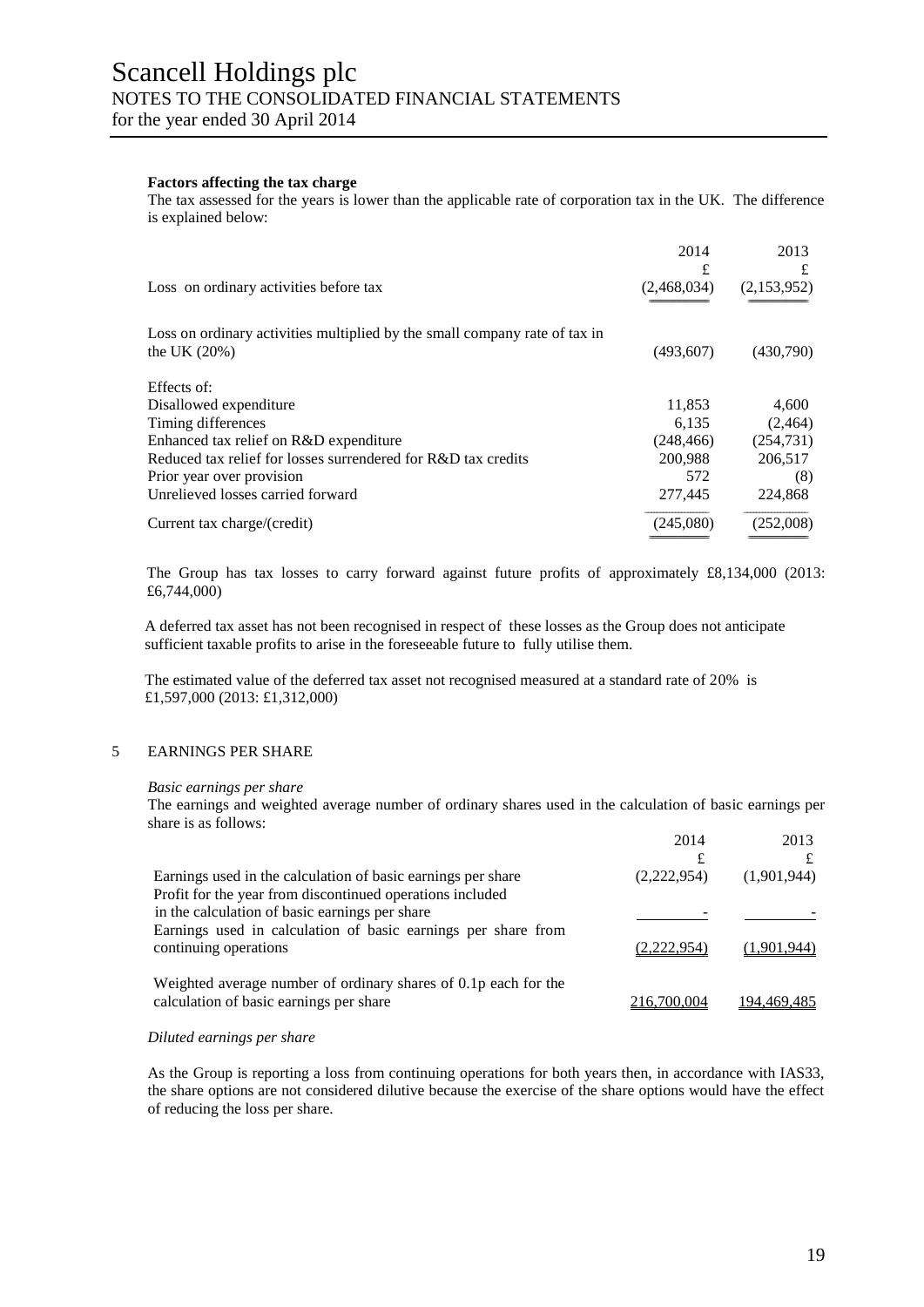### 6 STAFF COSTS

|                                                                                              | 2014    | 2013    |
|----------------------------------------------------------------------------------------------|---------|---------|
|                                                                                              | £       | £       |
| Directors' salaries                                                                          | 56,667  | 22,917  |
| Wages and salaries                                                                           | 267,531 | 232,819 |
| Social security costs                                                                        | 33,541  | 23,643  |
|                                                                                              |         | .       |
|                                                                                              | 357,739 | 279,379 |
|                                                                                              |         |         |
| A charge for share based payments totalling £46,049 (2013: £22,752) was<br>made in the year. |         |         |
|                                                                                              | 2014    | 2013    |
|                                                                                              | No.     | No.     |
| The average monthly number of persons during the year was:                                   |         |         |
| Research employees                                                                           | 6       | 6       |
| Other employees                                                                              |         |         |
|                                                                                              | 7       | 7       |
|                                                                                              |         |         |

#### 7 REMUNERATION OF KEY MANAGEMENT PERSONNEL

Professor L Durrant received salary of £14,167 (2013: £7,500); Dr RM Goodfellow received salary of £7,500 (2013: £7,500) and Mr PV Allen received a salary of £35,000 (2013 £2,917). Details of consulting services provided by these directors are disclosed in note 18. In addition a charge for share based payments totalling £46,049 (2013:£22,752) was made in the year.

### 8 LOSS OF PARENT COMPANY

As permitted by section 408 of the Companies Act 2006, the profit and loss and other comprehensive income of the parent company is not presented as part of these financial statements.

The parent company's loss and other comprehensive income for the financial year was £164,026 (2013: loss £180,178 )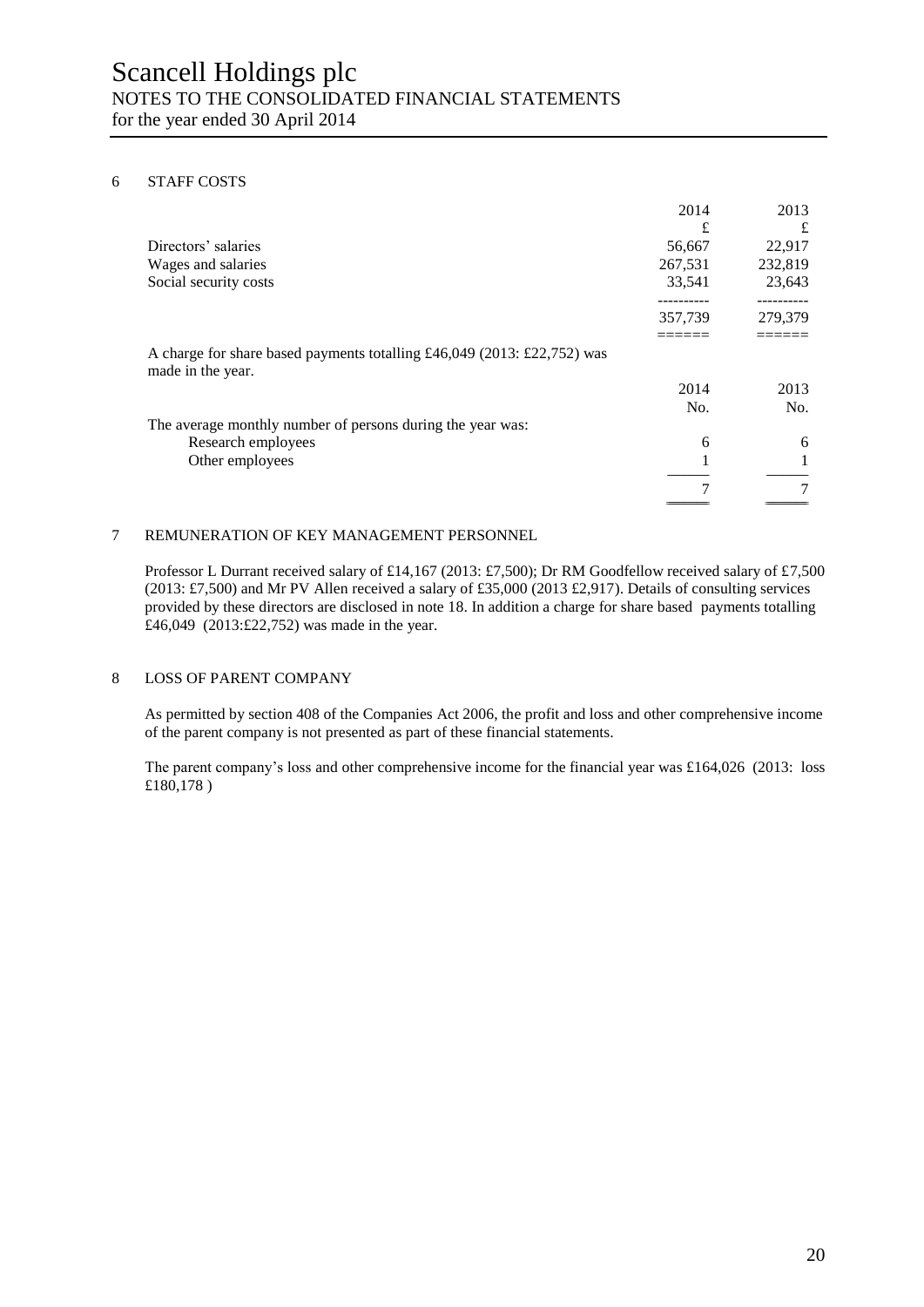## 9 TANGIBLE FIXED ASSETS

| current year          | Computer<br>Equipment | Plant and<br>machinery | Total   |
|-----------------------|-----------------------|------------------------|---------|
| <b>COST</b>           | £                     | £                      | £       |
| As at 1 May 2013      | 16,483                | 445,800                | 462,283 |
| <b>Additions</b>      | 3,190                 | 19,740                 | 22,930  |
| As at 30 April 2014   | 19,673                | 465,540                | 485,213 |
| <b>DEPRECIATION</b>   |                       |                        |         |
| As at 1 May 2013      | 15,715                | 314,915                | 330,630 |
| Charge for the year   | 1,306                 | 37,656                 | 38,962  |
| As at 30 April 2014   | 17,021                | 352,571                | 369,592 |
| <b>NET BOOK VALUE</b> |                       |                        |         |
| At 30 April 2014      | 2,652                 | 112,969                | 115,621 |
| At 1 May 2013         | 770                   | 130,885                | 131,655 |
|                       |                       |                        |         |

| <i>prior</i> year     | Computer<br>Equipment<br>£ | Plant and<br>machinery<br>£ | Total<br>£ |
|-----------------------|----------------------------|-----------------------------|------------|
| <b>COST</b>           |                            |                             |            |
| As at 1 May 2012      | 16,483                     | 376,407                     | 392,890    |
| <b>Additions</b>      |                            | 69,393                      | 69,393     |
| As at 30 April 2013   | 16,483                     | 445,800                     | 462,283    |
| <b>DEPRECIATION</b>   |                            |                             |            |
| As at 1 May 2012      | 15,336                     | 271,286                     | 286,622    |
| Charge for the year   | 377                        | 43,629                      | 44,006     |
| As at 30 April 2013   | 15,713                     | 314,915                     | 330,628    |
| <b>NET BOOK VALUE</b> |                            |                             |            |
| At 30 April 2013      | 770                        | 130,885                     | 131,655    |
| At 1 May 2012         | 1,145                      | 105,121                     | 106,266    |
|                       |                            |                             |            |

#### 10 GOODWILL

| At $1^{\text{st}}$ May 2012 and 2013              | 3.415.120 |
|---------------------------------------------------|-----------|
| <b>Additions</b><br>At $30th$ April 2013 and 2014 | 3,415,120 |

Goodwill is allocated to cash generating units ('CGU') and in the opinion of the directors the Group consists of a single CGU. The goodwill arose on the acquisition of the wholly owned subsidiary company, Scancell Limited. The directors have carried out an impairment review of the goodwill arising on the acquisition of Scancell Limited. The Group has no budgeted revenues for the foreseeable future and so the directors have compared the market capitalisation of Scancell Holdings plc, as quoted on AIM at the year end with the carrying value of goodwill and believe that no impairment is necessary*.*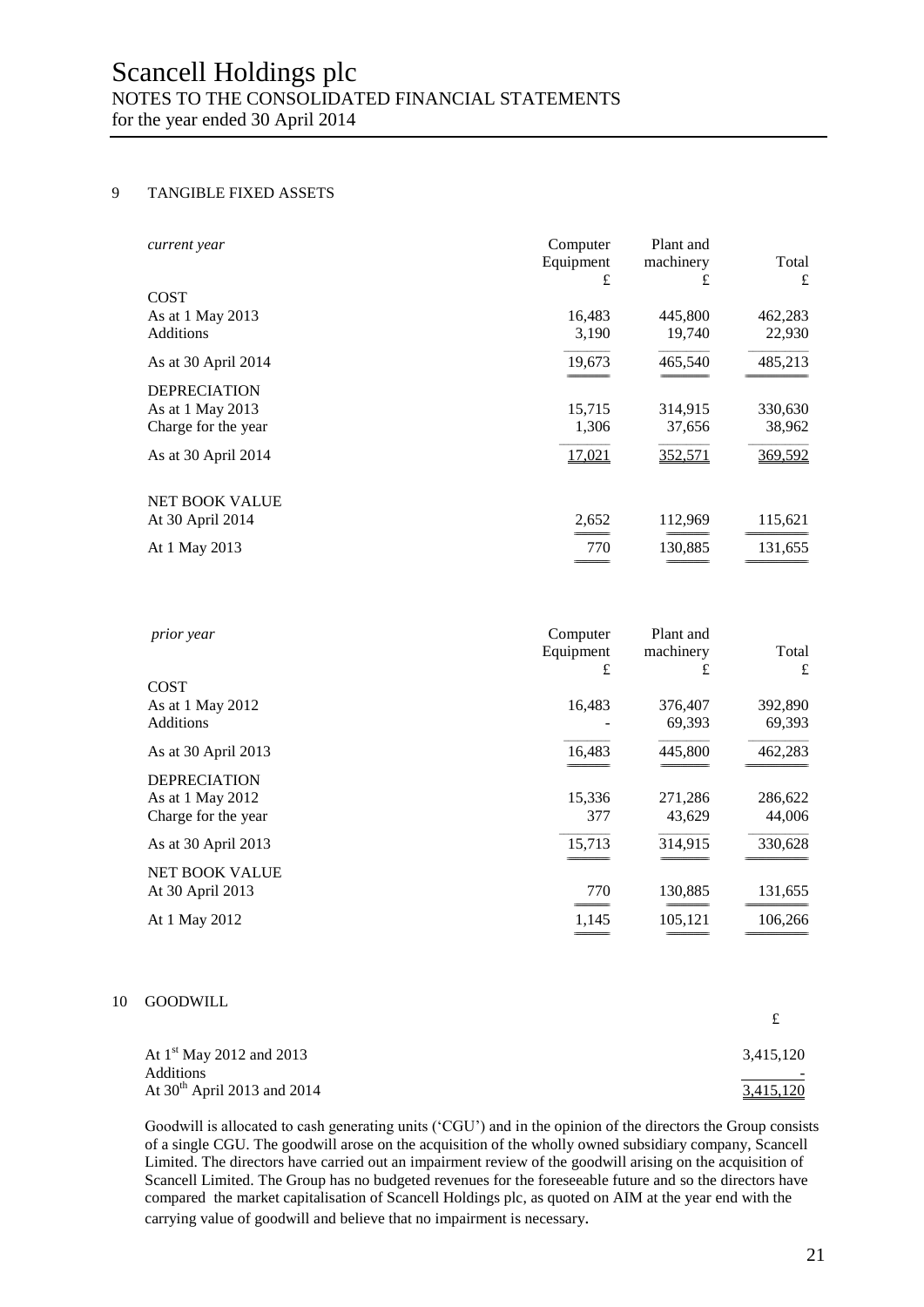#### 11 FIXED ASSET INVESTMENTS

COMPANY - shares in group undertaking  $\mathbf{\pounds}$ 

Cost at 1 May 2012 5,048,991 Share options granted 22,752 Cost at 30 April 2013 5,071,743 Share options exercised (33,605) Share options granted  $46,048$  $\frac{5,084,186}{5,084,186}$ 

The company's investment at the balance sheet date represents 100% of the ordinary share capital of its subsidiary company, Scancell Limited whose business is the discovery and development of treatments for cancer. There are no significant restrictions within the group regarding access or use of assets or settling liabilities.

At  $30<sup>th</sup>$  April 2014 the aggregate capital and reserves of Scancell Limited was  $\pounds$ (4,951,183) (2013: £(2,938,304)) and its loss for the financial year was £2,058,928 (2013:Loss of £1,721,764)

#### 12 TRADE AND OTHER RECEIVABLES

|    |                                 | 2014<br>$\mathbf f$ | 2013<br>£   |
|----|---------------------------------|---------------------|-------------|
|    | <b>VAT</b>                      | 67,948              | 67,368      |
|    | Prepayments                     | 78,566              | 49,796      |
|    |                                 | 146,514             | 117,164     |
| 13 | TRADE AND OTHER PAYABLES        |                     |             |
|    |                                 | 2014                | 2013        |
|    |                                 | £                   | £           |
|    | Trade payables                  | 232,202             | 176,108     |
|    | Taxation and social security    | 10,598              | 7,569       |
|    | Other payables                  | 294,791             | 131,437     |
|    |                                 | 537,591             | 315,114     |
| 14 | <b>SHARE CAPITAL</b>            |                     |             |
|    |                                 | 2014                | 2013        |
|    |                                 | No.                 | No.         |
|    | Allotted, issued and fully paid |                     |             |
|    | 0.1p ordinary shares            | 224,950,683         | 194,469,485 |
|    |                                 | $\pounds$           | £           |
|    | Allotted, issued and fully paid |                     |             |
|    | 0.1p ordinary shares            | 224,951             | 194,470     |
|    |                                 |                     |             |

On  $1<sup>st</sup>$  August, 2013 the shareholders of the Company approved resolutions for; (i) the placing of 20,000,000 ordinary 0.1p shares at a price of 22.5p and (ii) an open offer to qualifying shareholders, who had not taken part in the placing, to subscribe for 8,888,888 ordinary 0.1p shares at a price of 22.5p.

On 21<sup>st</sup> November, 2013, Ichor exercised their options over 1,592,310 shares at 4.5p per share as regulatory approval had been granted for Scancell to commence clinical trials in the UK..

All shares rank pari passu with voting rights and entitlement to dividend.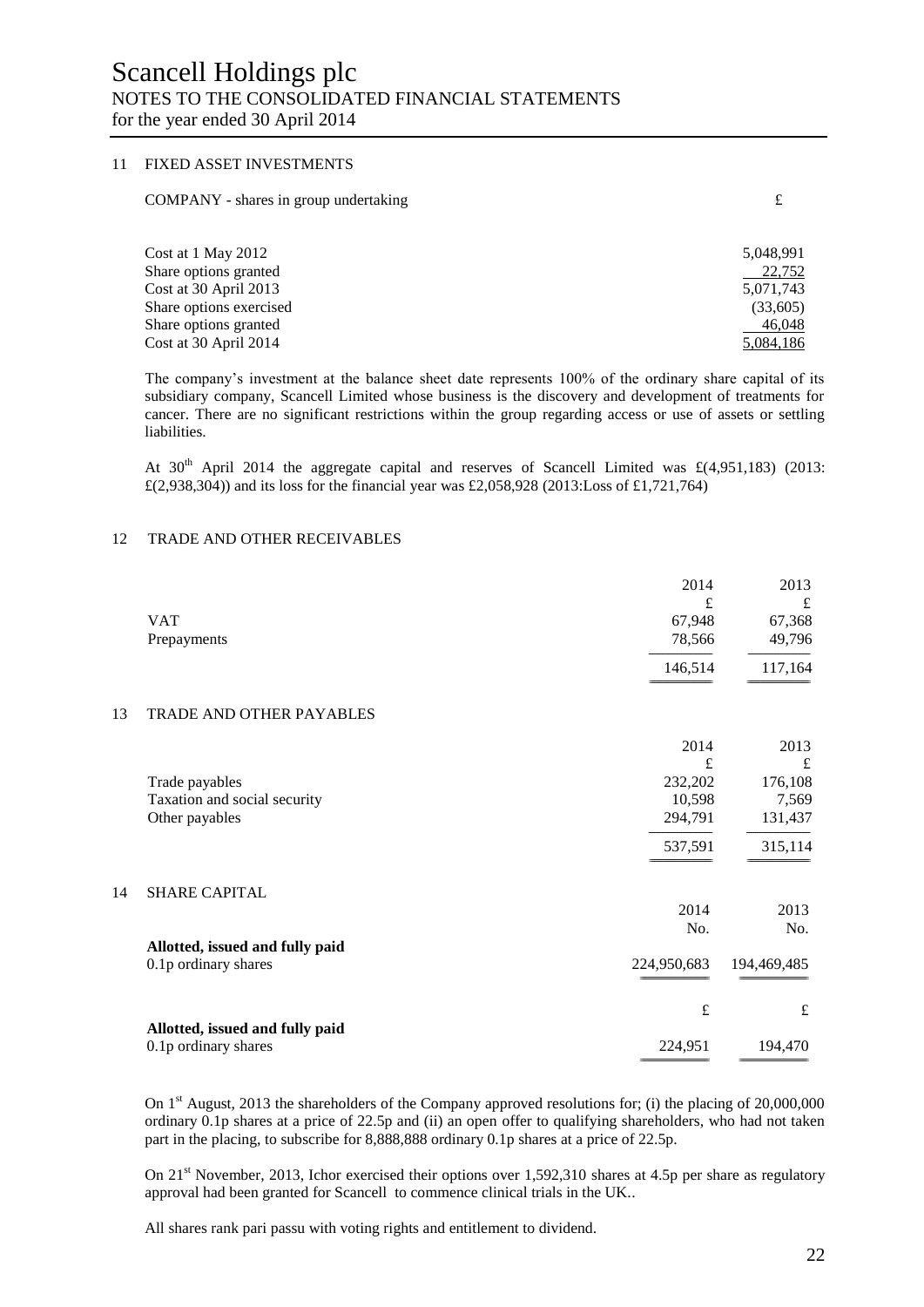## 15 MOVEMENT ON SHARE CAPITAL AND RESERVES

# **GROUP**

|                                                                                 | Share<br>capital<br>£ | <b>Share</b><br>Premium<br>Account<br>$\pounds$ | <b>Share</b><br>Option<br>Reserve<br>$\pounds$ | Retained<br>earnings<br>£ | Total<br>Equity<br>£                         |
|---------------------------------------------------------------------------------|-----------------------|-------------------------------------------------|------------------------------------------------|---------------------------|----------------------------------------------|
| At $1st$ May 2012                                                               | 194,470               | 9,904,733                                       | 487,162                                        | (3,615,028)               | 6,971,337                                    |
| (Loss) for the year<br>Share option costs                                       |                       |                                                 | 22,752                                         | (1,901,944)               | (1,901,944)<br>22,752                        |
| At 30 <sup>th</sup> April 2013                                                  | 194,470               | 9,904,733                                       | 509,914                                        | (5,516,972)               | 5,092,145                                    |
| At $1st$ May 2013                                                               | 194,470               | 9,904,733                                       | 509,914                                        | (5,516,972)               | 5,092,145                                    |
| (Loss) for the year<br>Exercise of options<br>Share issue<br>Share option costs | 1,592<br>28,889       | 70,062<br>6,061,481                             | (33,605)<br>46,049                             | (2,222,954)<br>33,605     | (2,222,954)<br>71,654<br>6,090,370<br>46,049 |
| At 30 <sup>th</sup> April 2014                                                  | 224,951               | 16,036,276                                      | 522,358                                        | (7,706,321)               | 9,077,264                                    |

## **COMPANY**

|                                          | Share<br>capital<br>£ | <b>Share</b><br>Premium<br>Account<br>£ | <b>Share</b><br>Option<br>Reserve<br>£ | Retained<br>earnings<br>£ | Total<br>Equity<br>£    |  |
|------------------------------------------|-----------------------|-----------------------------------------|----------------------------------------|---------------------------|-------------------------|--|
| At $1st$ May 2012<br>(Loss) for the year | 194,470               | 9,904,733                               | 487,162                                | (741, 865)<br>(180, 178)  | 9,844,500<br>(180, 178) |  |
| Share option costs                       |                       |                                         | 22,752                                 |                           | 22,752                  |  |
| At $30th$ April 2013                     | 194,470               | 9,904,733                               | 509,914                                | (922, 043)                | 9,687,074               |  |
| (Loss) for the year                      |                       |                                         |                                        | (164, 026)                | (164, 026)              |  |
| Exercise of options                      | 1,592                 | 70,062                                  | (33,605)                               |                           | 38,049                  |  |
| Share issue                              | 28,889                | 6,061,481                               |                                        |                           | 6,090,370               |  |
| Share option costs                       |                       |                                         | 46,049                                 |                           | 46,049                  |  |
| At $30th$ April 2014                     | 224,951               | 16,036,276                              | 522,358                                | (1,086,069)               | 15,697,516              |  |
|                                          |                       |                                         |                                        |                           |                         |  |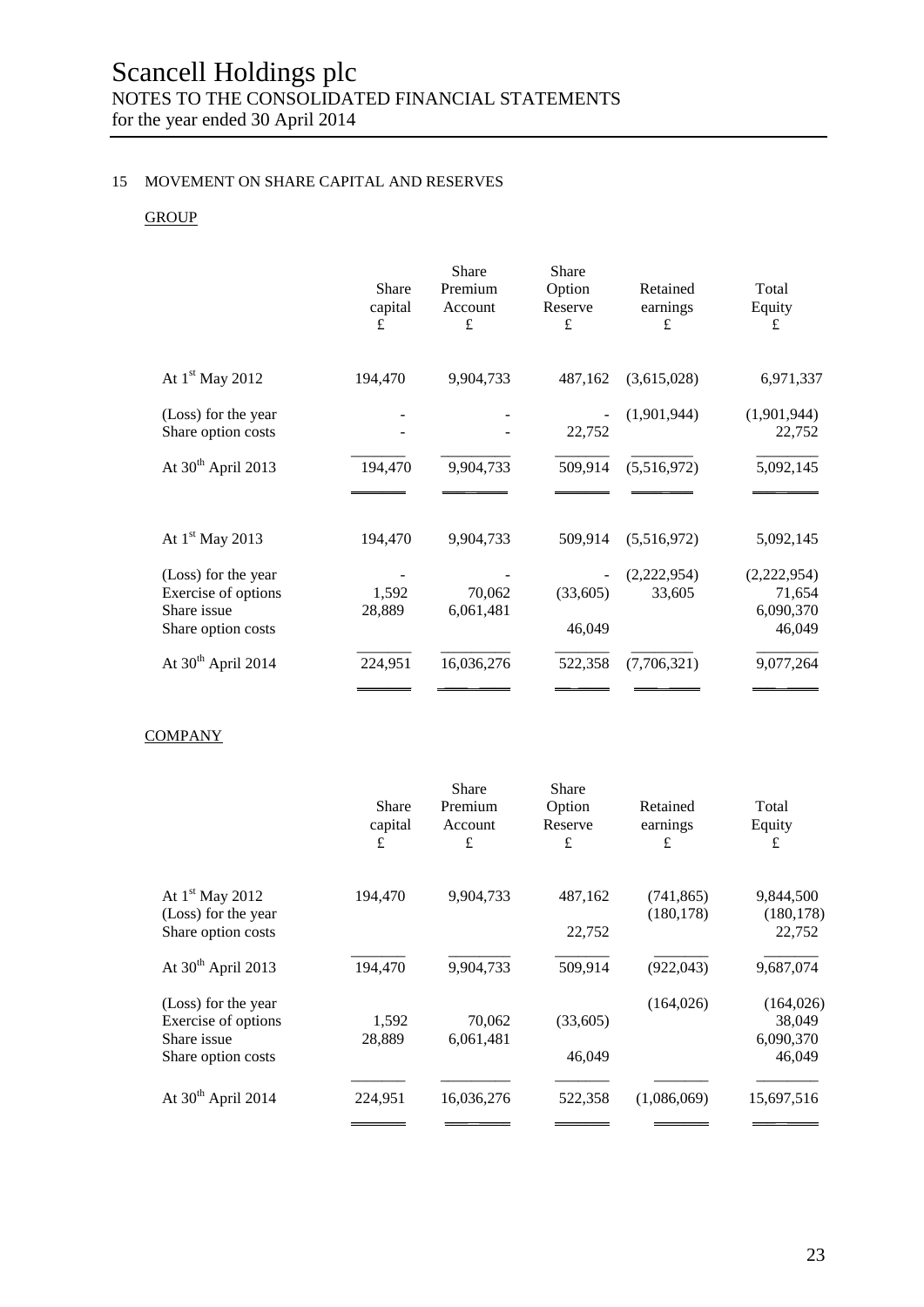## 16 SHARE OPTIONS

The Group has granted options to members of staff

| <b>Share</b><br>Scheme | Grant<br>Date | Option<br>Price  | Number<br>of shares | From     | Period within which<br>options are exercisable<br>To |
|------------------------|---------------|------------------|---------------------|----------|------------------------------------------------------|
| EMI                    | 02.12.08      | 5.0 <sub>p</sub> | 290,000             | 02.12.11 | 02.12.18                                             |
|                        | 02.12.08      | 31.3p            | 120,000             | 02.12.11 | 02.12.18                                             |
|                        | 02.01.09      | 6.0 <sub>p</sub> | 145,000             | 02.01.12 | 01.01.19                                             |
|                        | 13.07.10      | 4.5p             | 6,730,000           | 02.12.11 | 31.12.15                                             |

The market price of the shares at  $30^{th}$  April 2014 was 30.00p and, the range during the year was 23.38 to 50.25 p. Options may normally be exercised in whole or in part within the period of three to ten years after the date of the grant.

Further unapproved options were issued as follows.

| <b>Share</b> | Grant    | Option           | Number    |          | Period within which<br>options are exercisable |
|--------------|----------|------------------|-----------|----------|------------------------------------------------|
| Scheme       | Date     | Price            | of shares | From     | To                                             |
| Unapproved   | 02.04.09 | 2.5p             | 58,640    | 02.04.12 | 02.04.19                                       |
|              | 01.12.08 | 6.0 <sub>p</sub> | 3,040,000 | 02.12.11 | 02.12.18                                       |
|              | 29.06.10 | 4.5 <sub>p</sub> | 3,184,620 | 30.09.11 | 30.09.16                                       |
|              | 29.06.10 | 4.5 <sub>p</sub> | 3,184,630 | 28.02.13 | 28.02.18                                       |
|              | 02.12.08 | 9.4 <sub>p</sub> | 29,320    | 02.04.12 | 02.04.19                                       |

At 30 April 2014 the following options are held by directors of the company:

|                   | Options<br>At<br>30.04.13 | Additions<br>in the<br>year | <b>Options</b><br>at<br>30.04.14 | Exercise<br>price | Date first<br>exercisable | <b>Expiry</b><br>date |
|-------------------|---------------------------|-----------------------------|----------------------------------|-------------------|---------------------------|-----------------------|
| <b>EMI</b> Scheme |                           |                             |                                  |                   |                           |                       |
| L Durrant         | 3,850,000                 |                             | 3,850,000                        | 4.5p              | 02.12.11                  | 31.12.15              |
| R Goodfellow      | 2,880,000                 |                             | 2,880,000                        | 4.5 <sub>p</sub>  | 02.12.11                  | 31.12.15              |
| Unapproved        |                           |                             |                                  |                   |                           |                       |
| L Durrant         |                           | 3,500,000                   | 3,500,000                        | 33.2p             | 10.12.14                  | 10.12.17              |
| R Goodfelllow     |                           | 3,500,000                   | 3,500,000                        | 33.2p             | 10.12.14                  | 10.12.17              |
| D Evans           | 3,040,000                 |                             | 3,040,000                        | 6.0 <sub>p</sub>  | 02.12.11                  | 02.12.18              |

The weighted average exercise prices over the year were as follows

|                                                     |             | Average<br>Exercise |
|-----------------------------------------------------|-------------|---------------------|
|                                                     | Number      | Price               |
| <b>Enterprise Management Scheme</b>                 |             |                     |
| Revised number of options outstanding at 1 May 2013 | 7,285,000   | 5.0 <sub>p</sub>    |
| Granted in the year                                 |             |                     |
| Number of options outstanding at 30 April 2014      | 7,285,000   | 5.0 <sub>p</sub>    |
| Exercisable at 30 <sup>th</sup> April 2014          | 7.285,000   | 5.0 <sub>p</sub>    |
| <b>Unapproved Scheme</b>                            |             |                     |
| Revised number of options outstanding at 1 May 2013 | 11,089,520  | 4.9p                |
| Granted in the year                                 | 7,000,000   | 33.2p               |
| Exercised in the year                               | (1,592,310) | 4.5p                |
| Number of options outstanding at 30 April 2014      | 16,497,210  | 17.0 <sub>p</sub>   |
| Exercisable at 30 <sup>th</sup> April 2014          | 9,497,210   | 5.0 <sub>p</sub>    |

Weighted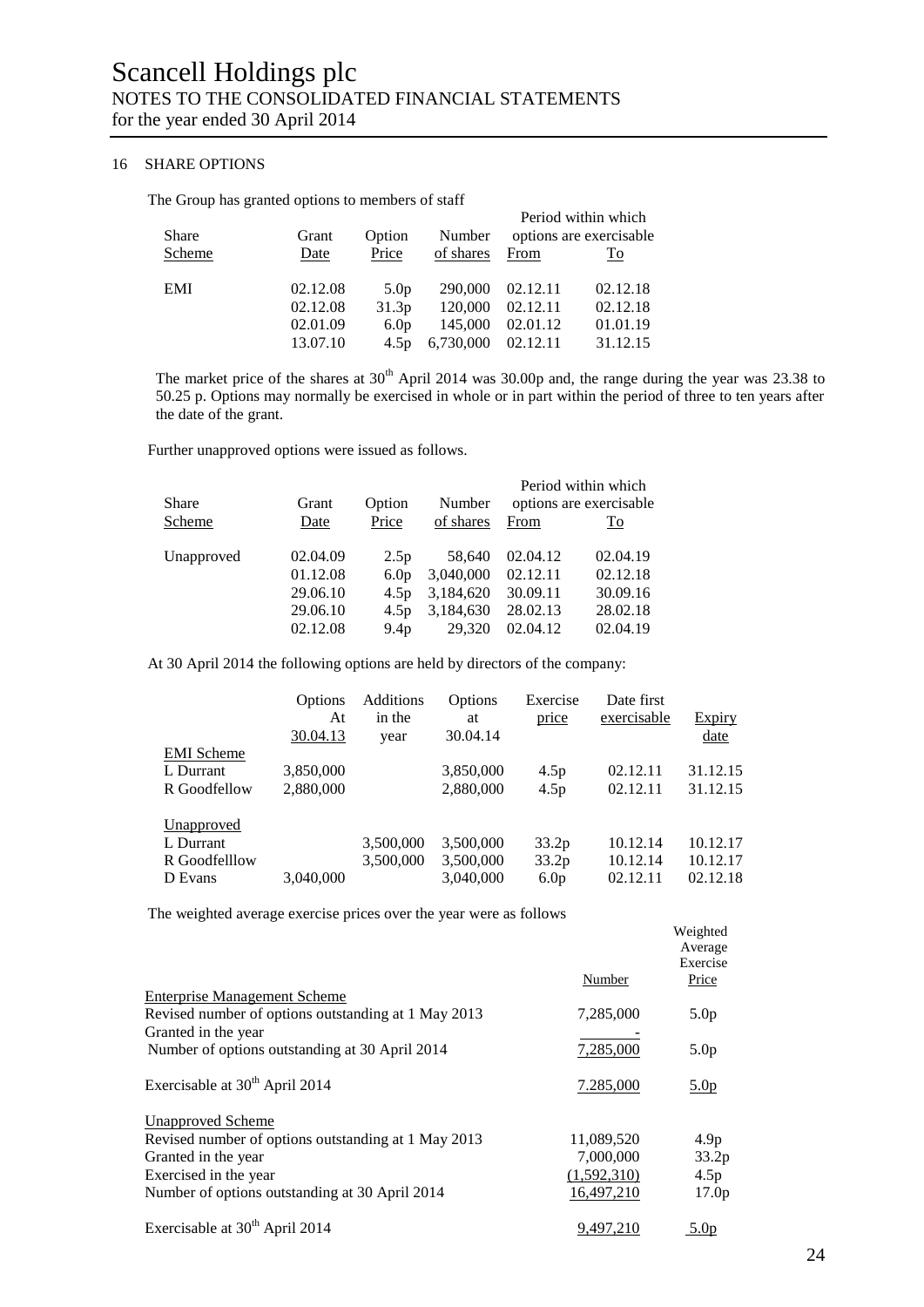#### SHARE OPTIONS (continued)

Within the unapproved options are those granted to ICHOR Medical Systems Inc ("ICHOR") pursuant to the License and Supply Agreement ('the Agreement') dated 13 July 2009. Under the terms of the Agreement, ICHOR agreed to supply its TriGrid™ electroporation device for Scancell's pre-clinical and forthcoming clinical studies with SCIB1 and gave Scancell an option to license TriGrid™ for commercial use on achievement of certain milestones and payment of royalties. In return, ICHOR was granted options to subscribe for ordinary shares in the Company. The options have been granted at 4.5p per share and vest as follows.

- 1,592,310 exercised in year on regulatory approval being granted to start clinical trials in the UK
- 3,184,620 on commencement of first Phase II clinical trial
- 3,184,630 on completion of first Phase II clinical trial

Each tranche of the options may be exercised at any time in the five year period after the relevant vesting date.

## 17 SHARE BASED PAYMENTS

The Group operates a number of share based incentive schemes as detailed in note 16 above. The fair value of the award granted and the assumptions used in the calculations are as follows:

| Date of Grant    | <b>Type</b><br>of Award | <b>Number</b><br>of Awards | <b>Exercise</b><br>Price | <b>Share price</b><br>at grant date | <b>Fair value</b><br>per option |
|------------------|-------------------------|----------------------------|--------------------------|-------------------------------------|---------------------------------|
| 2 December 2008  | EMI                     | 290,000                    | 5.0 <sub>p</sub>         | 5.8p                                | 3.3 <sub>p</sub>                |
| 2 December 2008  | <b>EMI</b>              | 120,000                    | 31.3 <sub>p</sub>        | 5.8p                                | 0.2p                            |
| 2 December 2008  | Unapproved              | 3,040,000                  | 6.0 <sub>p</sub>         | 5.8p                                | 3.3p                            |
| 2 January 2009   | EMI                     | 145,000                    | 6.0 <sub>p</sub>         | 5.8p                                | 3.3 <sub>p</sub>                |
| 2 April 2009     | Unapproved              | 58,640                     | 2.5p                     | 4.0 <sub>p</sub>                    | 2.7p                            |
| 2 April 2009     | Unapproved              | 29,320                     | 9.4 <sub>p</sub>         | 4.0 <sub>p</sub>                    | 1.5p                            |
| 29 June 2010     | Unapproved              | 6,369,250                  | 4.5p                     | 6.0 <sub>p</sub>                    | 2.2p                            |
| 14 July 2010     | EMI                     | 6,730,000                  | 4.5p                     | 6.25                                | 2.1 <sub>p</sub>                |
| 10 December 2013 | Unapproved              | 7,000,000                  | 33.2p                    | 36.0 <sub>p</sub>                   | 4.0 <sub>p</sub>                |

The number of shares shown above has been adjusted for the sub-division of shares that occurred in July 2011.

A description of the key assumptions used in calculating the share-based payments follows.

- 1. The Black-Scholes valuation methodology was used.
- 2. The expected volatility is based upon historical volatility over a period of time and amounted to 10.2%
- 3. The expected life used in the model varies between two and five years and is based upon management's best estimate for the effects of non-transferability, exercise restrictions and behavioural considerations.
- 4. The risk free rate is based upon the prevailing UK bank base rate at grant date.
- 5. Expected dividend yield is nil.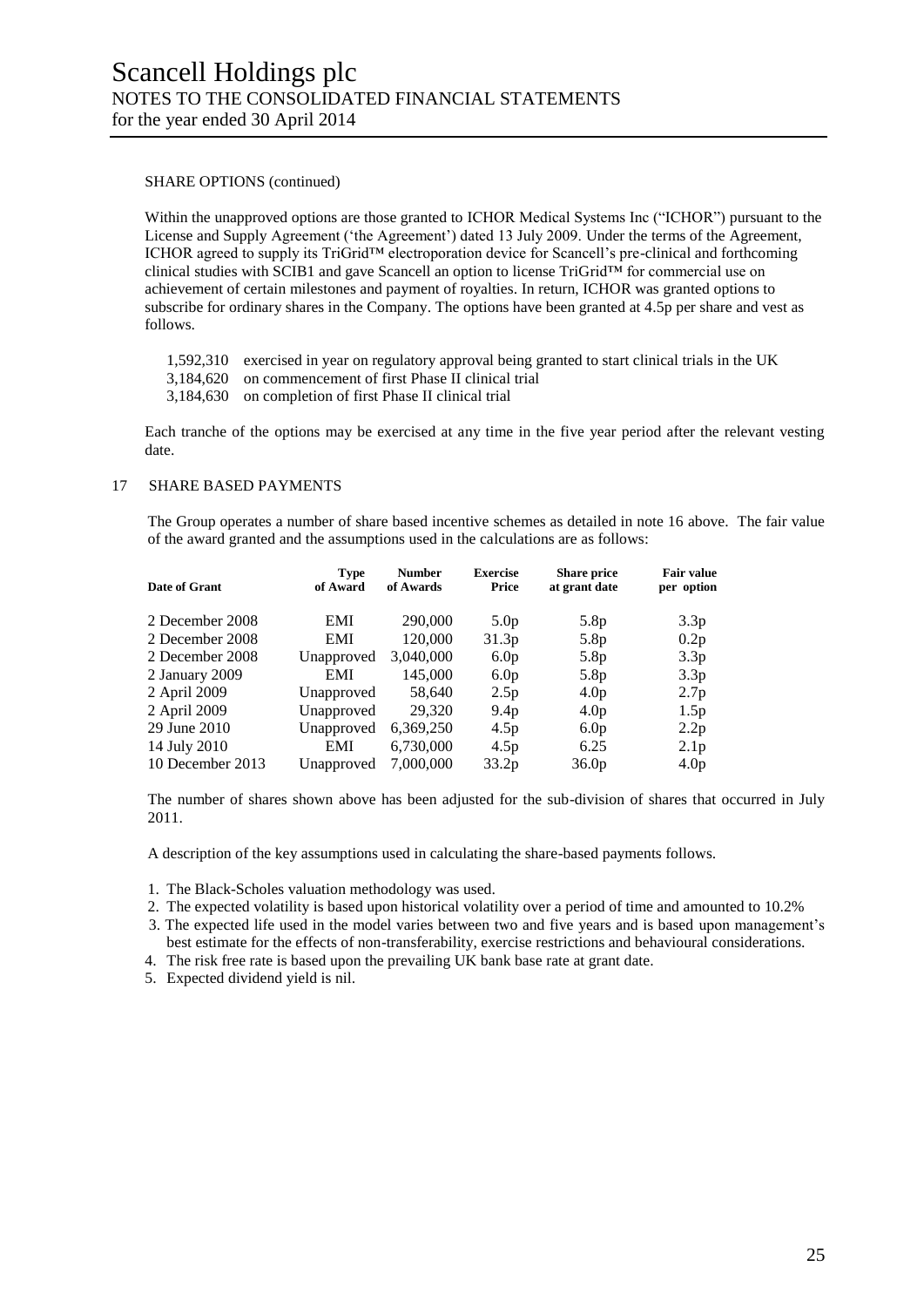### 18 RELATED PARTY TRANSACTIONS

During the year, the following directors provided consultancy services to the Group as follows:

|                     | <b>Bonus</b> | Consultancy     | 2014     | 2013    |
|---------------------|--------------|-----------------|----------|---------|
|                     |              | <b>Services</b> | Total    | Total   |
| Professor L Durrant | £62,500      | £110,000        | £172,500 | £82,500 |
| Dr R.M Goodfellow   | £62,500      | £110,000        | £172,500 | £82,500 |
| Mr DE Evans         |              | £15,000         | £15,000  | £15,000 |
| Ms K Cornish-Bowden |              | £15,000         | £15,000  | £15,000 |
| Dr MGW Frohn        |              | £8,750          | £8,750   | £6,000  |
| Mr TM Rippon        |              |                 |          | £4,122  |
| Mr NJ Evans         | -            |                 | -        | £9,000  |

At the end of the year the following balances were outstanding from the Group:

|                      | 2014    | 2013   |
|----------------------|---------|--------|
| Professor L Durrant  | £22.018 | £9.201 |
| Dr R.M Goodfellow    | £12,776 | £7,500 |
| Dr MGW Frohn         | £1.250  | £nil   |
| Ms K. Cornish-Bowden | £2,500  | £2,500 |
| Mr DE Evans          | £6,250  | £7.500 |
| Mr NJ Evans          | £nil    | £9.451 |

All of the above transactions were conducted under normal commercial terms.

Professor L Durrant, Mr NJ Evans and Dr R M Goodfellow provided their consultancy through limited companies.

In addition to the above Scancell Holdings plc has a current account with its subsidiary company, Scancell Limited. At the year end the balance owing to Scancell Holdings plc amounted to £10,225,625 (2013: £4,615,272). The amount owing has no fixed repayment term and is interest free.

#### 19 RECONCILIATION OF PROFIT BEFORE TAX TO NET CASH GENERATED FROM OPERATIONS

|                                                         | 2014<br>£   | 2013<br>£   |
|---------------------------------------------------------|-------------|-------------|
| Loss before taxation                                    | (2.468.034) | (2,153,952) |
| Adjustments for:                                        |             |             |
| Share option costs                                      | 46,049      | 22,752      |
| Depreciation of computers, plant and equipment          | 38.962      | 44,006      |
| Finance income                                          | (29, 186)   | (30,037)    |
| Operating cash flows before movement in working capital | (2,412,209) | (2,117,231) |
| (Increase)/decrease in accounts receivable              | (29,350)    | 13,943      |
| (Decrease)/Increase in accounts payable                 | 222,477     | 30,731      |
| Net cash outflow from operating activities              | (2.219.082) | (2,072,557) |
|                                                         |             |             |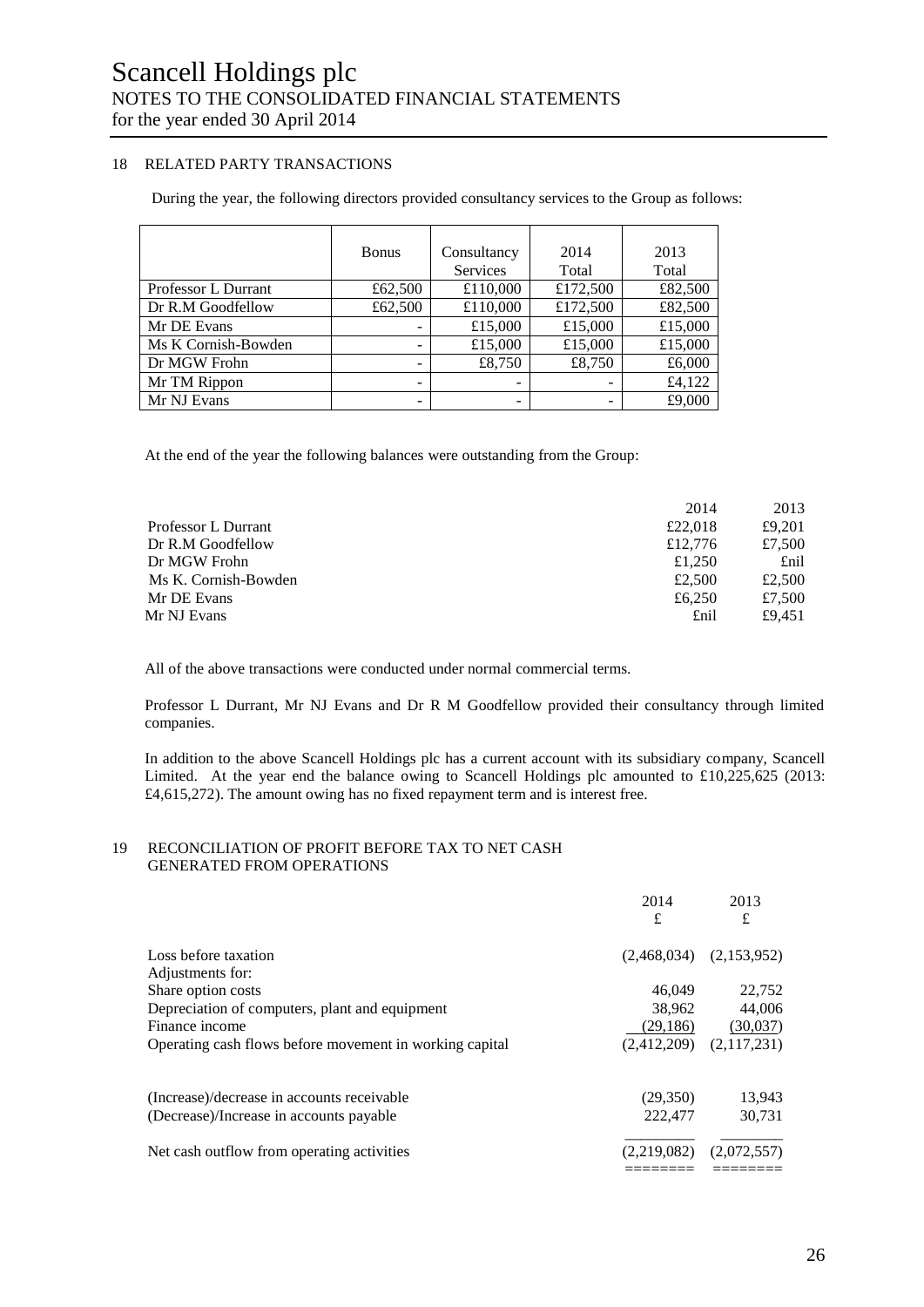## 20 FINANCIAL INSTRUMENTS

The Group holds or issues financial instruments in order to achieve two main objectives, being: (a) to finance its operations; and

(b) to manage its exposure to interest and currency risks arising from its operations and from its sources of finance.

In addition, various financial instruments (e.g. receivables, trade payables, accruals and prepayments) arise directly from the Group's and the Company's operations. Transactions in financial instruments result in the Group assuming or transferring to another party one or more of the financial risks described below.

The Group currently finances its operations through reserves of cash and liquid resources and does not have a borrowing requirement. Surplus cash at bank is placed on deposits at variable rates. The Board monitors the financial markets and the Group's own requirements to ensure that the policies are exercised in the Group's best interests.

#### **Liquidity risk**

Liquidity risk is the risk that the Group and Company will not be able to meet their financial obligations as they fall due. The Group and Company's approach to managing liquidity is to ensure, as far as possible, that it will always have sufficient liquidity to meet its liabilities when due, under both normal and stressed conditions, without incurring unacceptable losses or risking damage to the Group and Company's reputation..

#### **Market risk**

Market risk is the risk that changes in market prices, such as interest rates and exchange rates will affect the Group and Company's income or the value of the holdings of financial instruments. The objective of market risk management is to manage and control market risk exposures within acceptable parameters whilst optimising the return.

The Group has no financial assets other than sterling current account balances of £5,566,234 (2013: 1,491,320) which are instantly available funds attracting variable rates of interest.

Historically the Group has not used derivative instruments to hedge against possible risks arising from fluctuations in foreign currency exchange rates as the exposure is limited. If foreign currency exposure increases, the use of foreign currency hedging instruments will be reviewed as a means of reducing the effect of exchange rate fluctuations on the Group's results.

#### **Credit risk**

Credit risk is the risk of financial loss to the Group and Company if a customer or counter-party to a financial instrument fails to meet its contractual obligations and arises principally from a company's receivables from Customers. The Group and Company have no third party customers and so this risk is viewed as minimal.

#### **Maturity of financial liabilities**

All of the Group's financial liabilities as at 30 April 2014 are payable within less than one year.

#### **Fair values**

There is no material difference between the book value and the fair value of the Group's financial assets or liabilities.

The Group's financial instruments comprise cash and cash equivalents, borrowings and items such as trade payables which arise directly from its operations. The main purpose of these financial instruments is to provide finance for the Group's operations.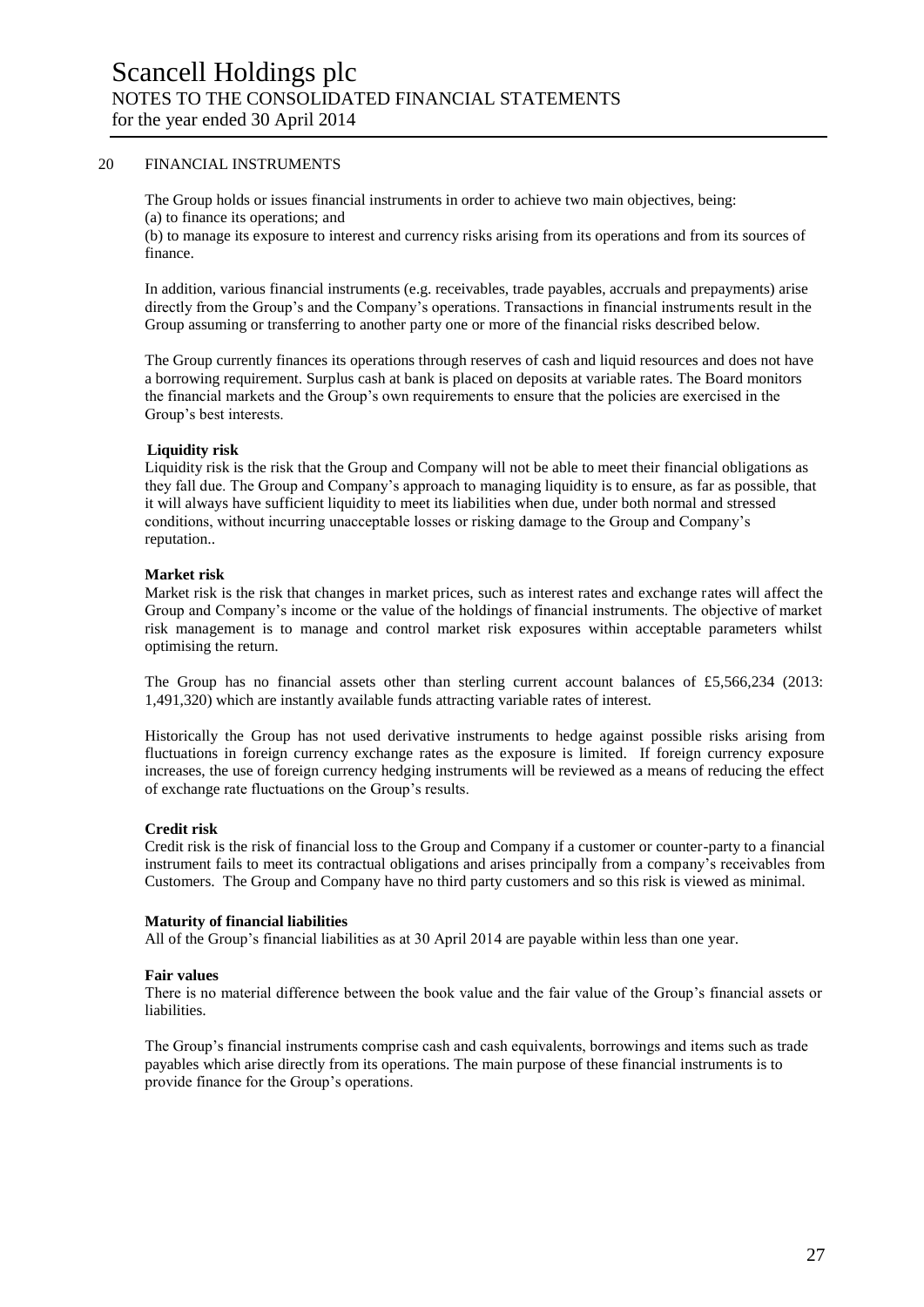## Financial instruments

| Group                        |           |            |
|------------------------------|-----------|------------|
|                              | 2014      | 2013       |
|                              | £         | £          |
| Financial assets             |           |            |
| Cash and cash equivalents    | 5,566,234 | 1,491,320  |
| Trade and other receivables  | 517,880   | 369,164    |
|                              |           |            |
| <b>Financial liabilities</b> |           |            |
| Trade and other payables     | (537,591) | (315, 114) |
|                              |           |            |
| Company                      |           |            |
| Financial assets             |           |            |
| Cash and cash equivalents    | 498,391   | 43,537     |
| Trade and other receivables  | 37,701    | 50,218     |
|                              |           |            |
| <b>Financial liabilities</b> |           |            |
| Trade and other payables     | (148,387) | (93,696)   |
|                              |           |            |

The carrying amounts are equal to the fair value therefore no impairment is required.

### 21 OPERATING LEASE COMMITMENTS

The following operating lease are committed to be paid.

|                           | Land and buildings |        |
|---------------------------|--------------------|--------|
|                           | 2014               | 2013   |
|                           |                    |        |
| Within one year           | 11.000             | 11,000 |
| Within one and five years | 29,333             | 7,333  |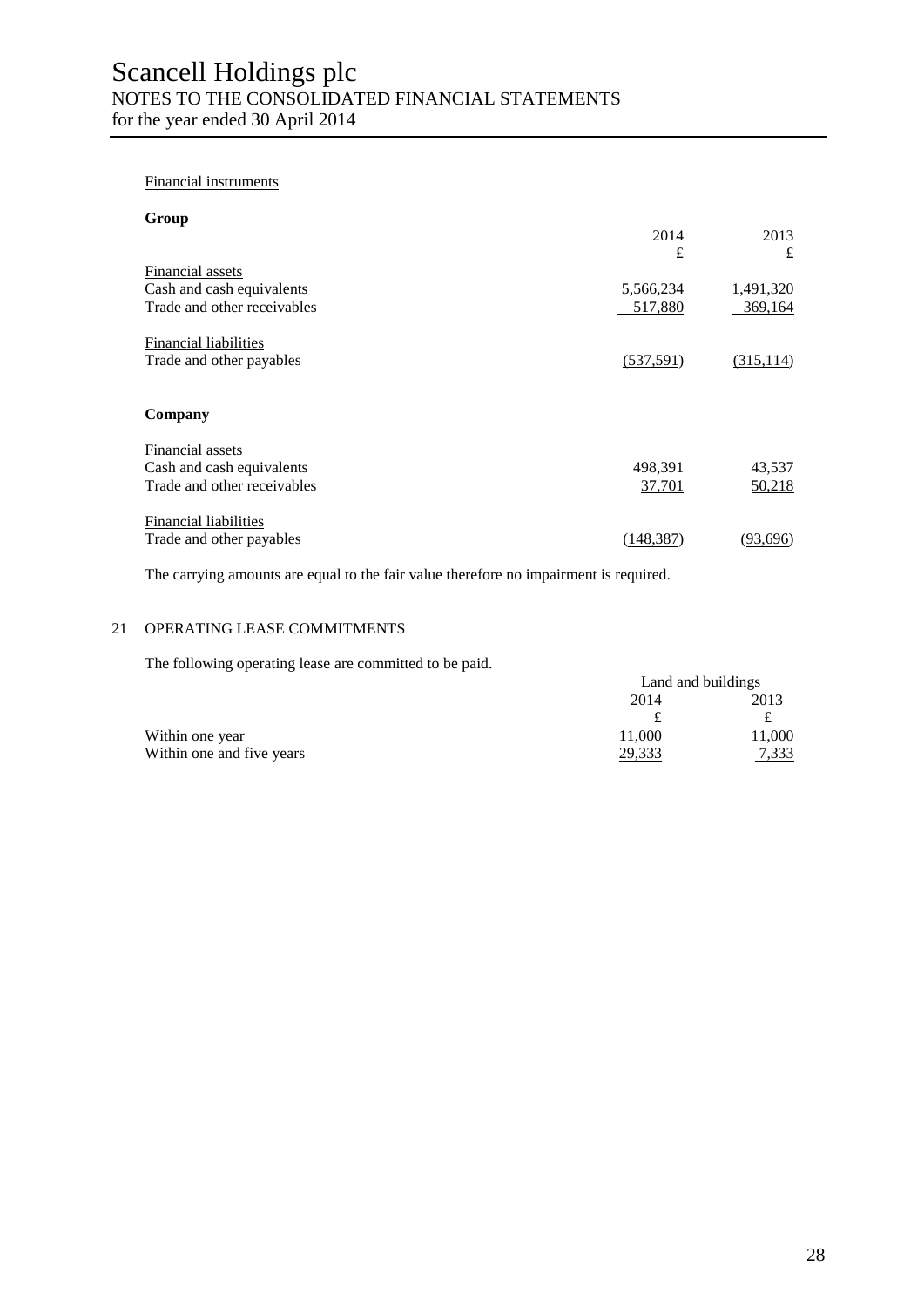# Scancell Holdings plc COMPANY STATEMENT OF CHANGES IN EQUITY

for the year ended 30 April 2014

|                                          | <b>Share</b><br>capital<br>£ | Share<br>Premium<br>Account<br>£ | <b>Share</b><br>Option<br>Reserve<br>£ | Retained<br>earnings<br>£ | Total<br>Equity<br>£    |  |
|------------------------------------------|------------------------------|----------------------------------|----------------------------------------|---------------------------|-------------------------|--|
| At $1st$ May 2012<br>(Loss) for the year | 194,470                      | 9,904,733                        | 487,162                                | (741, 865)<br>(180, 178)  | 9,844,500<br>(180, 178) |  |
| Share option costs                       |                              |                                  | 22,752                                 |                           | 22,752                  |  |
| At $30th$ April 2013                     | 194,470                      | 9,904,733                        | 509,914                                | (922, 043)                | 9,687,074               |  |
| (Loss) for the year                      |                              |                                  |                                        | (164, 026)                | (164, 026)              |  |
| Exercise of options                      | 1,592                        | 70,062                           | (33,605)                               |                           | 38,049                  |  |
| Share issue                              | 28,889                       | 6,061,481                        |                                        |                           | 6,090,370               |  |
| Share option costs                       |                              |                                  | 46,049                                 |                           | 46,049                  |  |
| At $30th$ April 2014                     | 224,951                      | 16,036,276                       | 522,358                                | (1,086,069)               | 15,697,516              |  |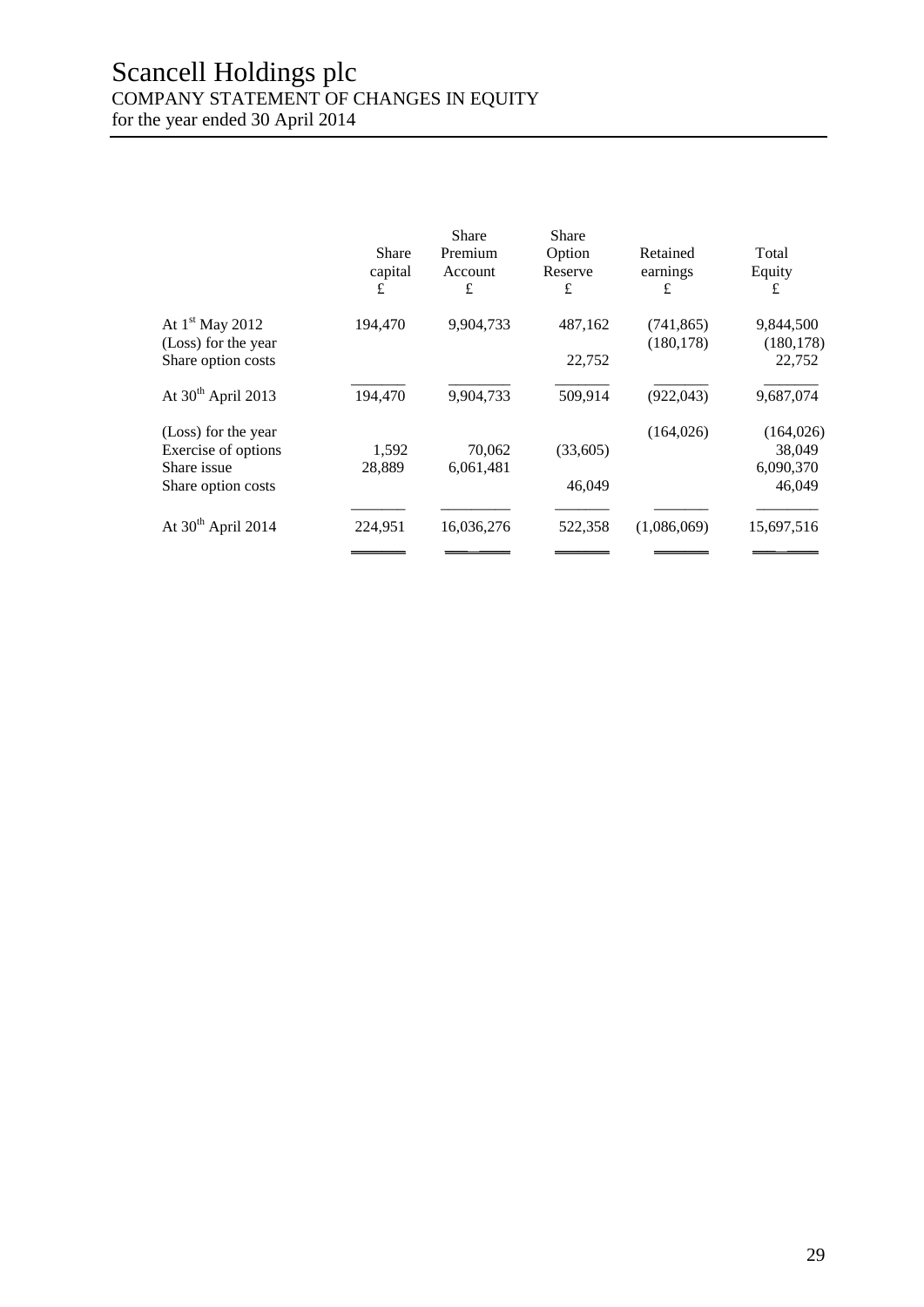# Scancell Holdings plc COMPANY STATEMENT OF FINANCIAL POSITION

As at 30 April 2014

|                             | <b>Notes</b>  | 2014<br>£   | 2013<br>£  |
|-----------------------------|---------------|-------------|------------|
| <b>ASSETS</b>               |               |             |            |
| Non-current assets          |               |             |            |
| Investments                 | 11            | 5,084,186   | 5,071,743  |
|                             |               | 5,084,186   | 5,071,743  |
| <b>Current</b> assets       |               |             |            |
| Trade and other receivables | A             | 10,263,326  | 4,665,490  |
| Cash and cash equivalents   | $\, {\bf B}$  | 498,391     | 43,537     |
|                             |               | 10,761,717  | 4,709,027  |
| <b>TOTAL ASSETS</b>         |               | 15,845,903  | 9,780,770  |
| <b>LIABILITIES</b>          |               |             |            |
| <b>Current Liabilities</b>  |               |             |            |
| Trade and other payables    | $\mathcal{C}$ | (148, 387)  | (93, 696)  |
| <b>TOTAL LIABILITIES</b>    |               | (148, 387)  | (93, 696)  |
| <b>NET ASSETS</b>           |               | 15,697,516  | 9,687,074  |
|                             |               |             |            |
| <b>SHAREHOLDERS' EQUITY</b> |               |             |            |
| Called up share capital     | 15            | 224,951     | 194,470    |
| Share premium               | 16            | 16,036,276  | 9,904,733  |
| Share option reserve        | 16            | 522,358     | 509,914    |
| Profit and loss account     | 16            | (1,086,069) | (922, 043) |
| TOTAL SHAREHOLDERS' EQUITY  |               | 15,697,516  | 9,687,074  |
|                             |               |             | =          |

These financial statements were approved by the directors and authorised for issue on  $3<sup>rd</sup>$  September, 2014 and are signed on their behalf by:



David Evans Director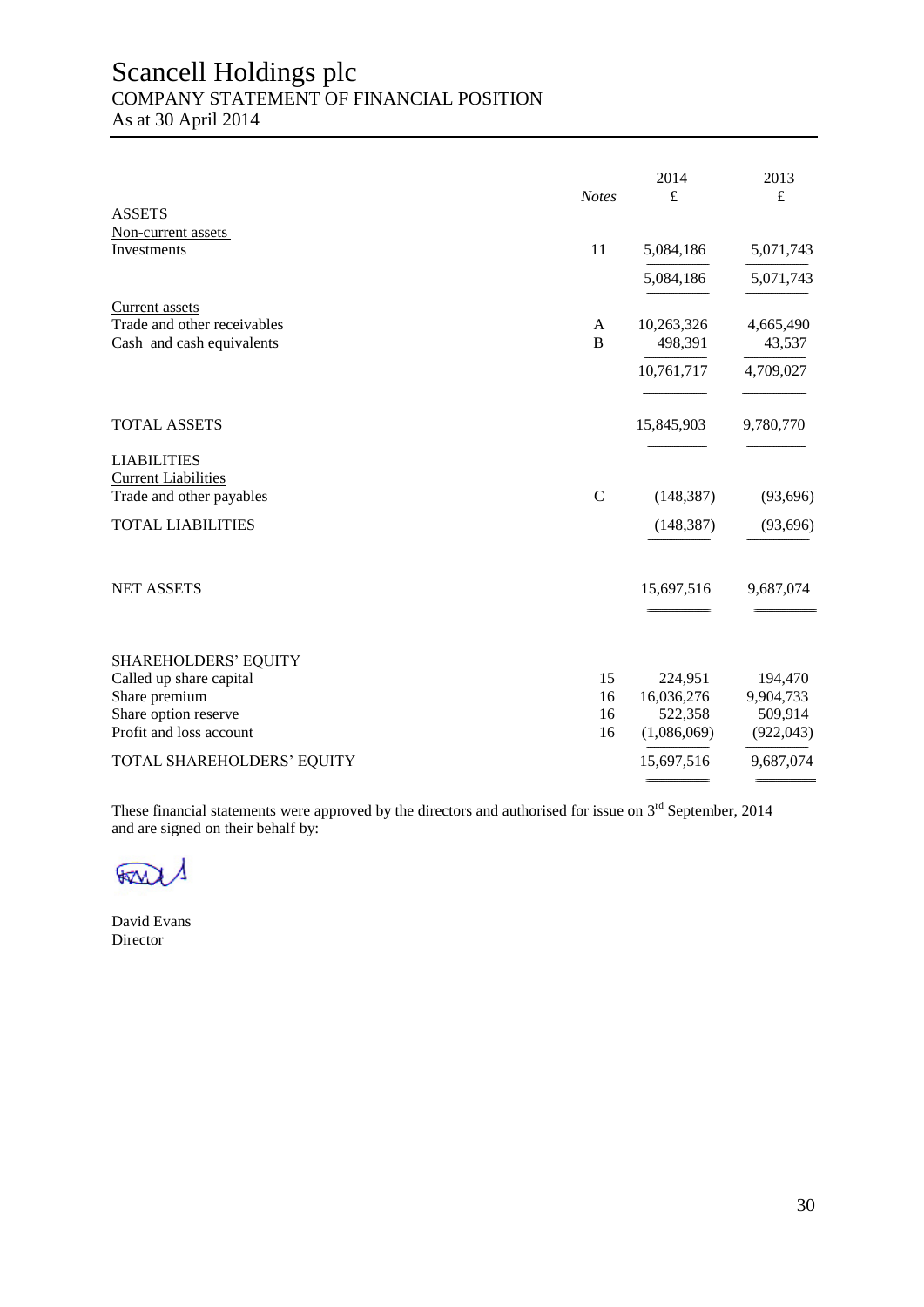# Scancell Holdings plc COMPANY STATEMENT OF CASHFLOWS

for the year ended 30 April 2014

|                                                                  | 2014<br>£               | 2013<br>£ |
|------------------------------------------------------------------|-------------------------|-----------|
| <b>Operating activities</b>                                      |                         |           |
| Cash generated from operations (note D)<br>Income taxes received | (96, 818)               | 29,598    |
| Net cash from operating activities                               | (96,818)                | 29,598    |
| <b>Financing activities</b>                                      |                         |           |
| Proceeds from issue of share capital<br>Expenses of share issue  | 6,571,654<br>(409, 629) |           |
| Net cash generated from financing activities                     | 6,162,025               |           |
| <b>Investing activities</b>                                      |                         |           |
| Increase in loan to subsidiary company                           | (5,610,353)             |           |
| Net cash used by investing activities                            | (5,610,353)             |           |
| Net increase in cash and cash equivalents                        | 454,854                 | 29,598    |
| Cash and cash equivalents at beginning of the year               | 43,537                  | 13,939    |
| Cash and cash equivalents at end of the year                     | 498,391                 | 43,537    |

\_\_\_\_\_\_\_\_\_\_\_\_\_\_\_\_\_\_\_\_\_\_\_\_\_\_\_\_\_\_\_\_\_\_\_\_\_\_\_\_\_\_\_\_\_\_\_\_\_\_\_\_\_\_\_\_\_\_\_\_\_\_\_\_\_\_\_\_\_\_\_\_\_\_\_\_\_\_\_\_\_\_\_\_\_\_\_\_\_\_\_\_\_\_\_\_\_\_\_\_